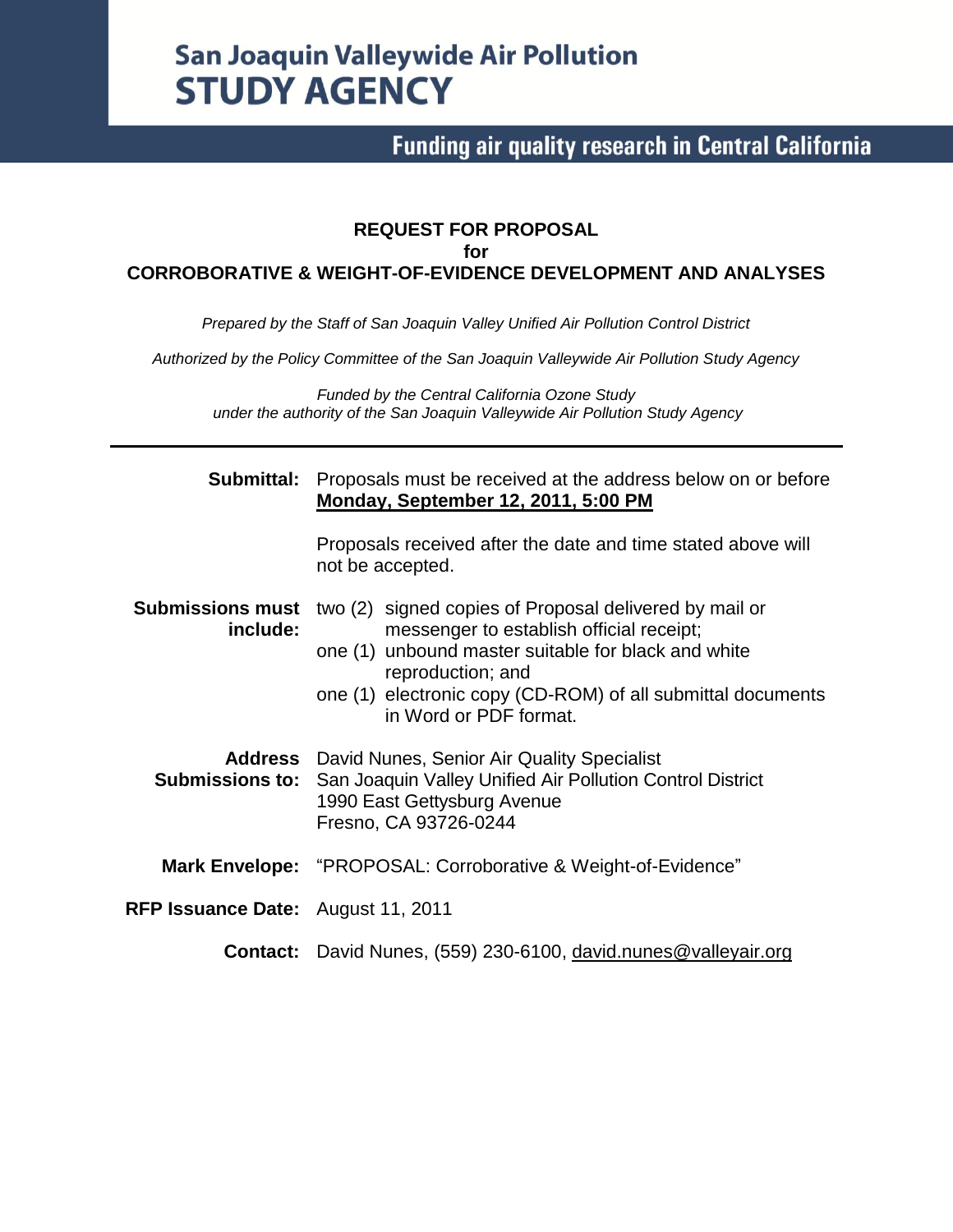## **TABLE OF CONTENTS**

| 1. |  |
|----|--|
| 2. |  |
|    |  |
|    |  |
|    |  |
|    |  |
|    |  |
|    |  |
|    |  |
|    |  |
|    |  |
|    |  |
|    |  |
|    |  |
|    |  |
|    |  |
|    |  |
|    |  |
|    |  |
|    |  |
|    |  |
|    |  |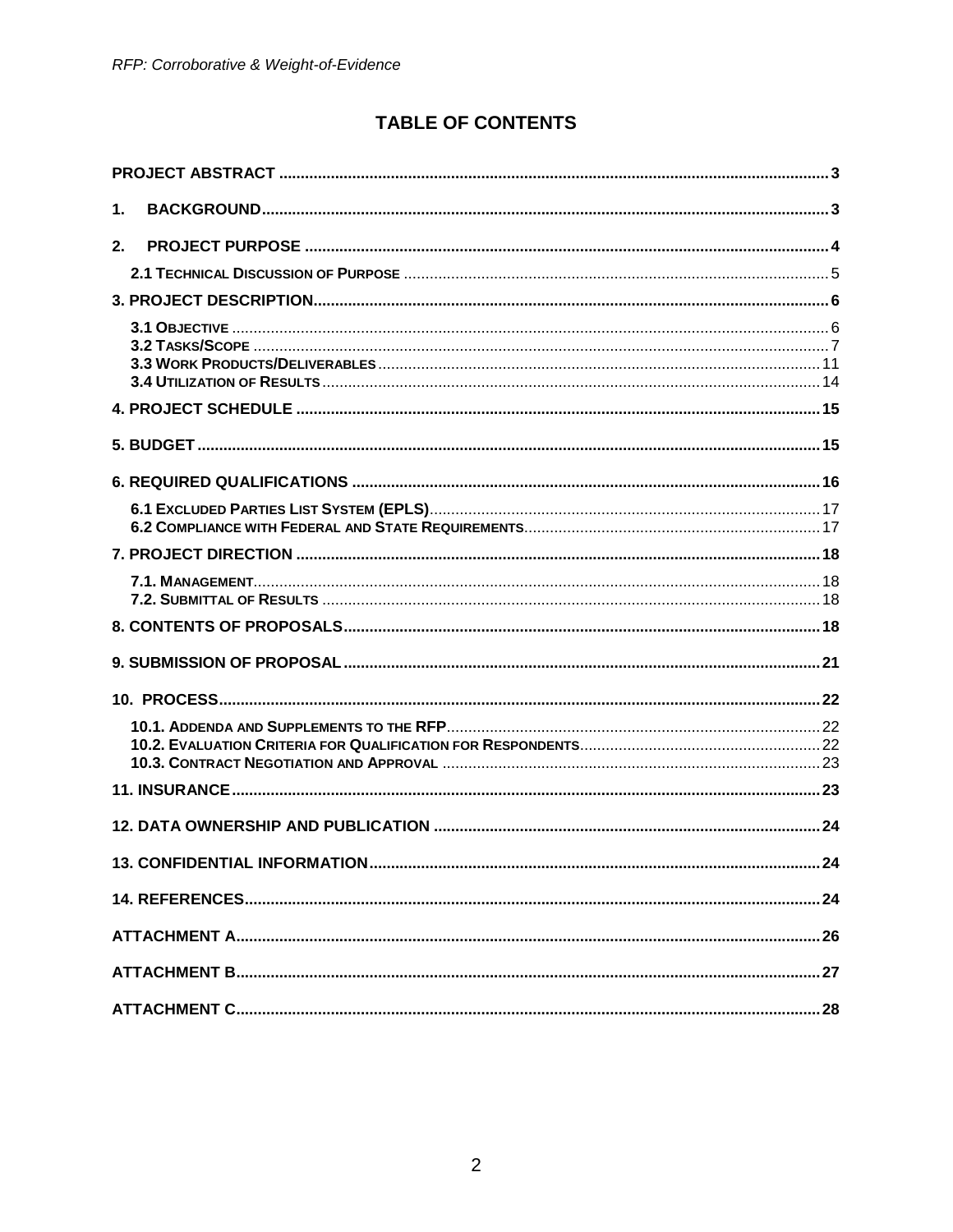#### **REQUEST FOR PROPOSAL for CORROBORATIVE & WEIGHT-OF-EVIDENCE DEVELOPMENT AND ANALYSES**

## <span id="page-2-0"></span>**PROJECT ABSTRACT**

The Central California Ozone Study Technical Committee of the San Joaquin Valleywide Air Pollution Study Agency (Study Agency) is issuing this Request for Proposal (RFP) to fund development of additional weight of evidence and corroborative analysis techniques to support future year ozone attainment predictions. This product is to be used to mitigate uncertainty of photochemical grid modeling projections and augment and/or supplant weight of evidence methodologies recommended by EPA. Although some modeling techniques may be appropriate, *this project is not intended to be a model evaluation project*. Since contractor selection will be based in part on the potential value of proposed methods, proposers are encouraged to adequately recommend and defend proposed techniques in submitted proposals. The contractor will be expected to complete this project by May 2012, with a budget determined by competitive bidding for no more than \$130,000.

## <span id="page-2-1"></span>**1. BACKGROUND**

The San Joaquin Valleywide Air Pollution Study Agency, a joint powers agency that coordinates scientific research on air quality issues in Central California, is the sponsor of this project. The Study Agency's decision-making body is a Governing Board consisting of one supervisor from each of the eight counties in the San Joaquin Valley. The mission of the Study Agency is guided by policy and technical committees of state, federal, and district air agency staff, and public- and private-sector stakeholders. Its projects are typically carried out by contractors who are coordinated and managed by the staff of the California Air Resources Board (ARB) and San Joaquin Valley Air Pollution Control District (SJVAPCD). This project will be conducted by a contractor engaged by the Study Agency and guided by the appointed Study Agency Project Manager who reports to the Study Agency and consults with its Technical Committee members.

This project is part of the Central California Ozone Study (CCOS) and is made possible with federal funding. CCOS is a large-scale program involving many sponsors and participants. Three entities are involved in the overall management of CCOS. First, the San Joaquin Valleywide Air Pollution Study Agency directs the fund-raising and contracting aspects of CCOS. Second, the Study Agency's Policy Committee provides guidance on the objectives and funding levels of Study Agency projects; approves the selection of proposals and final budget for projects, approves preparation of an agreement with the selected contractor, and approves release of final reports. Third, the Study Agency's Technical Committee develops RFPs to select contractors for projects authorized by the Policy committee, provides overall technical guidance and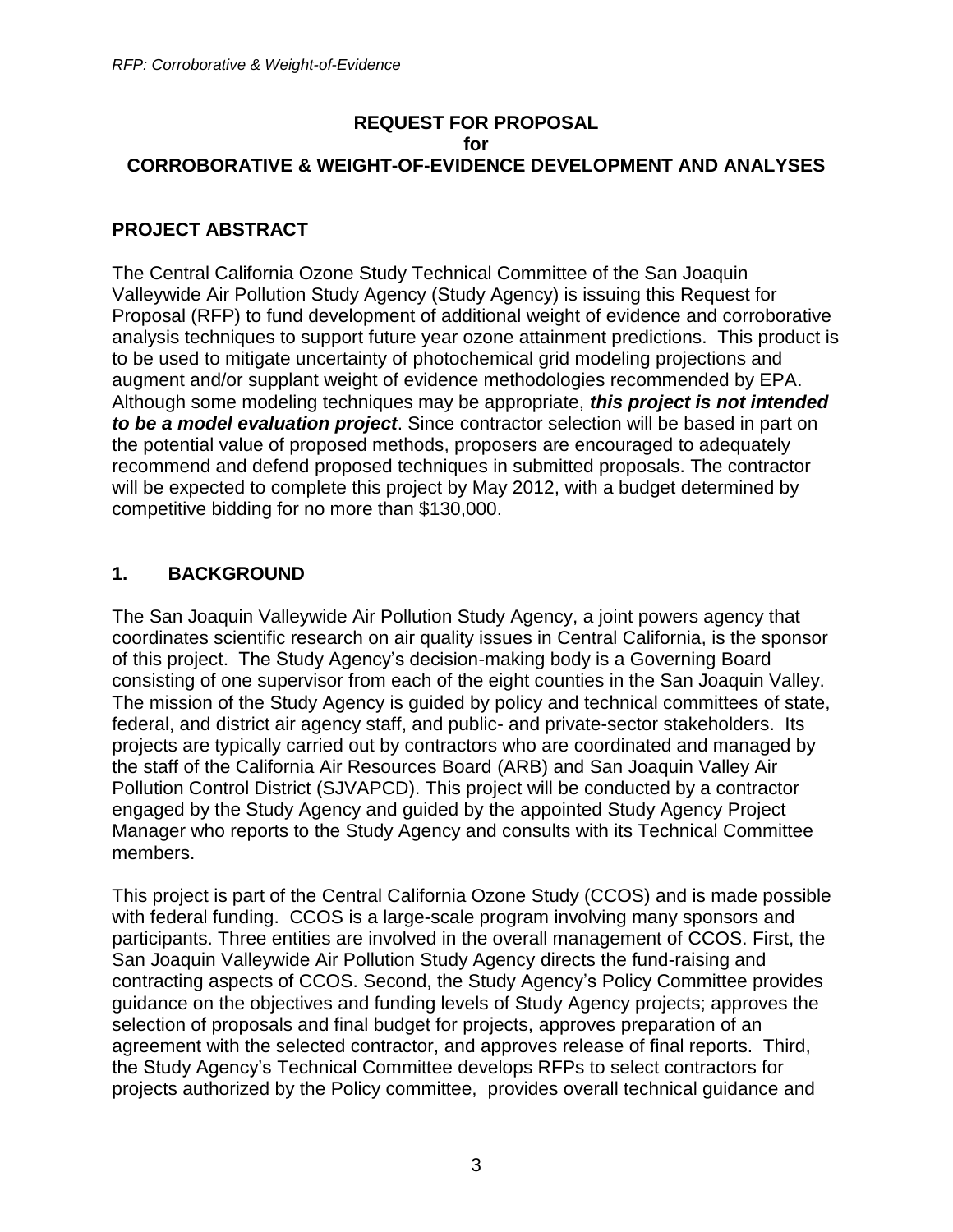direction during progress of work, and reviews all technical reports, papers and presentations produced from the study. ARB staff provides coordination for Policy Committee actions, appoints Chairs for the Technical Committees, and provides program management for the approval of project invoices during the conduct of work. SJVAPCD staff provides assistance with the coordination of the Study Agency Governing Board actions as well as legal and financial management.

## <span id="page-3-0"></span>**2. PROJECT PURPOSE**

The Technical Committee of the San Joaquin Valleywide Air Pollution Study Agency (Study Agency) is issuing this Request for Proposal (RFP) to fund development of additional weight of evidence and corroborative analysis techniques to support future year ozone attainment predictions. This product is to be used to mitigate uncertainty of photochemical grid modeling projections and augment and/or replace weight of evidence methodologies recommended by EPA in *Guidance on the Use of Models and Other Analyses for Demonstrating Attainment of Air Quality Goals for Ozone, PM2.5, and Regional Haze (2007)*. The project will evaluate one or more alternative analysis or modeling techniques to be used by decision makers for assessing future year air quality projections in Central California.

The purpose of the project is to identify and evaluate promising innovative methods which can be used to reduce uncertainty in ozone attainment strategies. **Due to funding restrictions this project must be completed by May 2012 therefore, the methods explored must be able to be taken from concept to testing phase within the allowed schedule.**

The analysis approaches should be sufficiently rigorous for potential use in corroborating air monitoring data analysis and trends projections and photochemical modeling results. Proposed corroborative analysis approaches should make appropriate use of the extensive ambient air quality and meteorological data from the CCOS and other recent field measurement studies in Central California. There is also a need to examine how the results of this study can be effectively combined with already existing information (such as the findings from CCOS data analyses and other projects) to increase the confidence in CCOS photochemical modeling results. Extra value would be provided if the method is able to assess the effectiveness of VOC and NOx emission controls in reducing future 1-hour and 8-hour ozone concentrations in the study area or provide additional policy relevant information not provided by current methods such as determination of the amount of regional/local influence of sources.

The product is to be used for substantiation of conclusions drawn from current methods of air monitoring data/trend analysis and regional photochemical modeling projections and/or to provide findings of value to policy makers that the current methods do not provide. Recommendations and improved modeling techniques developed from this project may be used in policy decisions for future ozone implementation plans.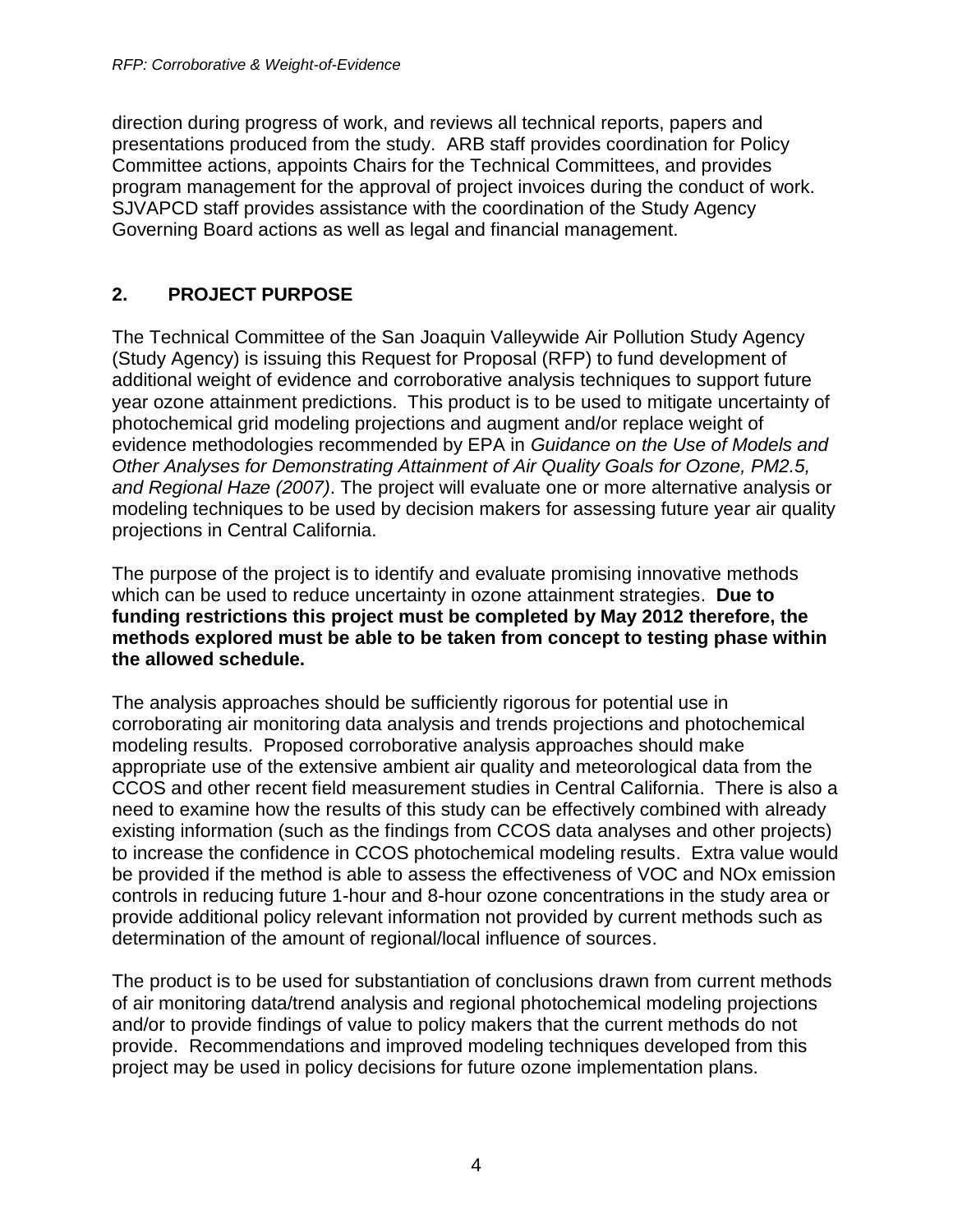#### *2.1 Technical Discussion of Purpose*

<span id="page-4-0"></span>The purpose of this project is to develop new methods for evaluating attainment strategies in Central and Northern California. EPA's *Guidance on the Use of Models and Other Analyses for Demonstrating Attainment of Air Quality Goals for Ozone, PM2.5, and Regional Haze (2007)* recommends that the uncertainty of photochemical grid modeling projections be mitigated through additional analyses and techniques. These additional evaluations are intended to increase confidence in attainment predictions through increasing weight of evidence.

A variety of weight of evidence techniques have been proposed by EPA and others for mitigating uncertainty. These methods range from grid model sensitivity analysis to trend analysis to hybrid methods. Although certain modeling analysis techniques may be appropriate, *this project is not intended to be a model evaluation project*. To avoid being a model evaluation project, it is anticipated that this project will focus on observation-based techniques. Other analysis methods will be considered if they satisfy the goal of establishing attainment targets and inferring important relationships between ozone, precursors, and the sources of these precursors.

A variety of observation-based methods have been developed to infer important relationships between ozone, precursors, and the sources of these precursors. These methods are driven principally by observed data as opposed to air quality simulation models that are driven by meteorology and emission inventories. Observation-based methods include receptor models, regression and transport characterization techniques, ambient pollutant ratios, multivariate trend analysis, indicator species, satellite remote sensing and methods that combine observational data with analytical modeling methods. Observation-based methods are used to assess emission inventories, infer the effects of VOC and/or NOx controls on observed ozone concentrations, and to assess the contribution of transport of ozone and its precursors to ozone exceedances in downwind areas. These methods are expected to provide an independent evaluation of the accuracy of emission-based model predictions.

In August of 2005, the CCOS Technical Committee (TC) sponsored a workshop to discuss alternative methodologies for corroborating photochemical modeling results developed to support State Implementation Plan (SIP) updates for Central and Northern California. The workshop was intended to promote the free exchange of information between those engaged in the development and application of corroborative analysis approaches and those responsible for performing and assessing SIP modeling studies in Central and Northern California. The presentations given at this workshop may be viewed at [http://www.arb.ca.gov/airways/ccos/pages/TCmeetings.htm.](http://www.arb.ca.gov/airways/ccos/pages/TCmeetings.htm) This conference discussed a variety of observation-based methods and model enhancement approaches.

Various reviews of observation-based methods have been published in the peerreviewed literature. Of particular note is a three-part series of papers that discuss the use of observation-based methods in developing ozone process insights from field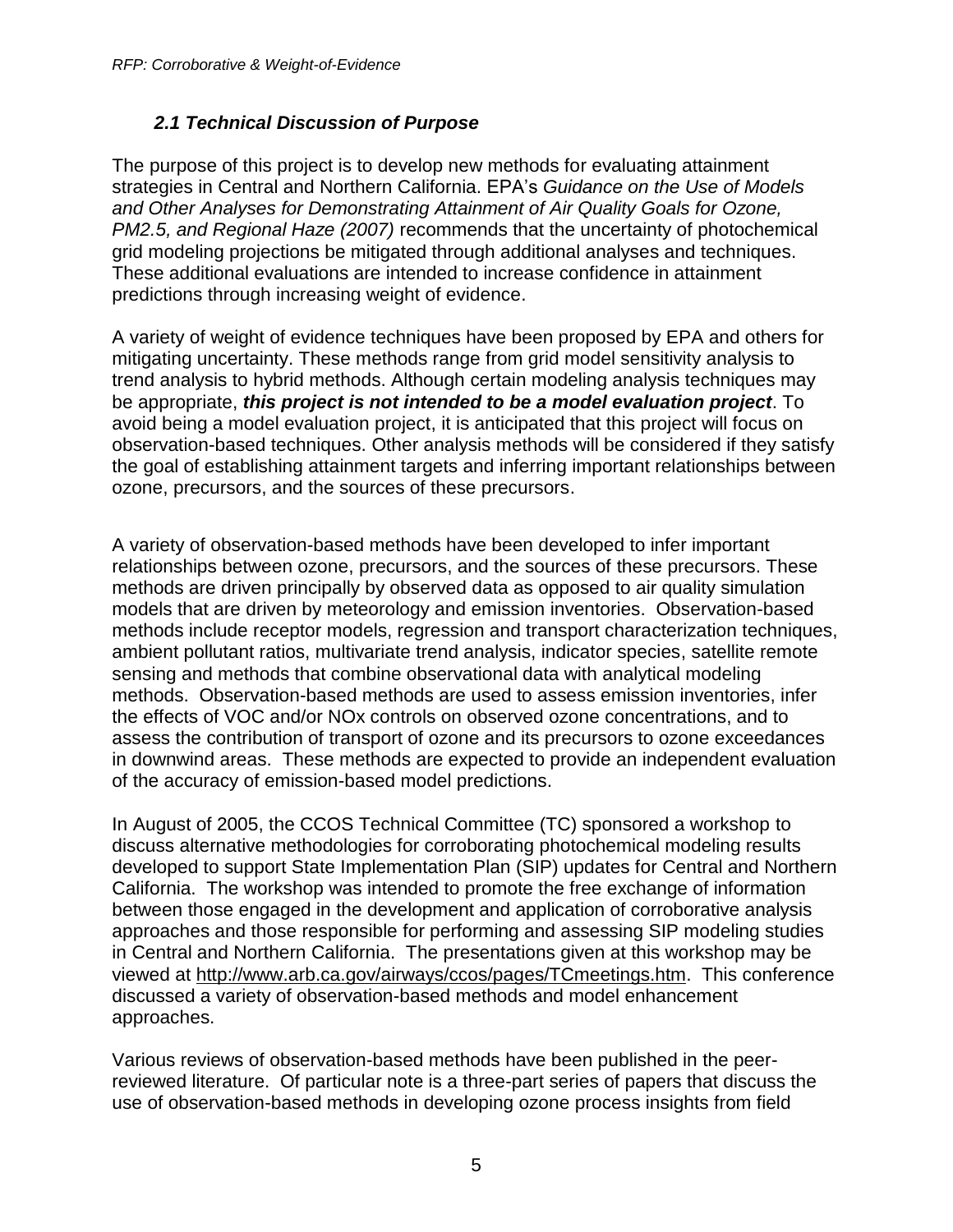measurement programs. Hidy (2000) provides an overview of selected approaches recently adopted to analyze observations from field experiments that characterize the tropospheric physics and chemistry of ozone and related oxidation products. Kleinman (2000) discusses techniques based on whether predicted quantities pertain to the present state of an air parcel or its history. Blanchard (2000) examines a quantity known as the extent of reaction, which is an indicator of the sensitivity of instantaneous ozone production to changes in VOC or NOx concentrations. Trainer et al. (2000) discuss approaches applied by the NOAA Aeronomy Laboratory to determine the rate and amount of ozone that is photochemically produced in the atmosphere by ozone precursors of both anthropogenic and natural origin. A critical review of observationbased methods was conducted by Sillman and He (2002). A subsequent paper by Liang, Jackson and Kaduwela (2006) discusses criteria for evaluating indicator ratios and presents an assessment of their possible regulatory utility in determining VOC- and NOx-limited conditions in various areas of Central California. This paper also includes a comprehensive list of references to previous investigations of indicator ratios and related methods.

Ambient VOC source apportionment techniques in Central California were evaluated by Fujita, Snorradottir, and Campbell (2005) as part of CCOS Contract 01-03 *Advanced Data Analysis for the Central California Ozone Study (CCOS).* Chemical Mass Balance (CMB) incorporated Photochemical Assessment Monitoring Station (PAMS) VOC data to evaluate source contributions. Since VOC samples for most of the sites were highly aged, a more limited set of unreactive fitting species was used in CMB calculations, limiting the extent to which sources could be apportioned. Model performance was fair to poor and substantial collinearity occurred between gasoline exhaust and evaporative emissions and diesel exhaust.

Innovative proposals will be considered, even if they recommend refined implementation of previously used methods or methods that have not previously been attempted. If the method has not been previously attempted, proof that the new concept is of a scope that can be taken from developmental to demonstration in the allowed schedule will be expected. Innovative approaches may use either a top down or bottom up strategy.

## <span id="page-5-1"></span><span id="page-5-0"></span>**3. PROJECT DESCRIPTION**

#### *3.1 Objective*

The objective of this project is to propose and demonstrate new alternative methodology(ies) for weight of evidence evaluation to support State Implementation Plan (SIP) updates for Central and Northern California. The proposed methods should not duplicate existing approaches of air monitoring data analysis and regional photochemical modeling. The new methodology(ies) are to provide corroborative analysis and/or produce additional findings of value for decision makers to provide support for SIP development. The desired benefits of the new tool are to provide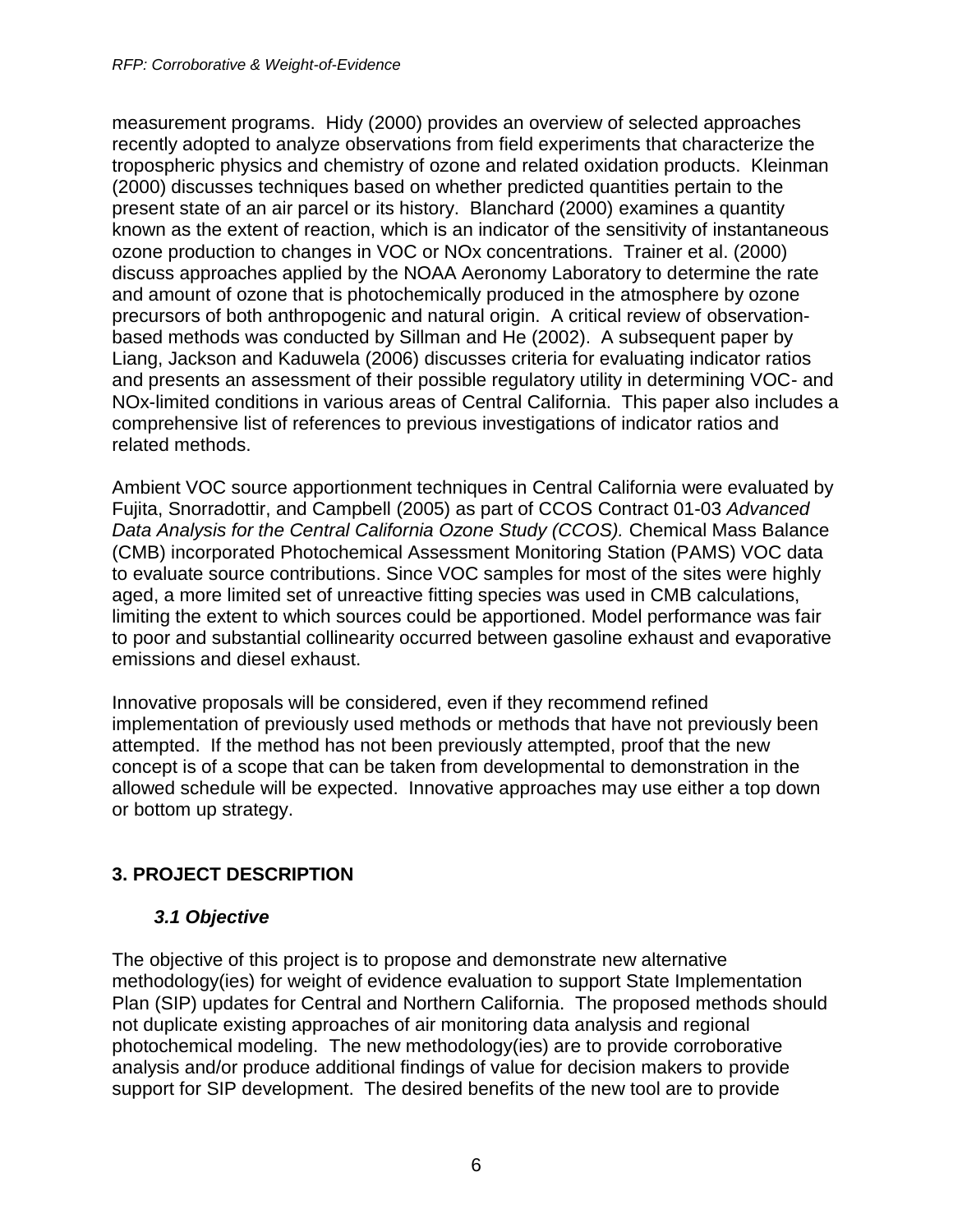additional confidence in future year projections of the benefits of emission changes and/or provide additional evaluation of the effectiveness of VOC and NOx control measures and/or provide assessment of the local/regional influences of emissions.

#### *3.2 Tasks/Scope*

<span id="page-6-0"></span>This project consists of three tasks and the preparation of a Final Report:

- 1. **CONCEPT ASSESSMENT:** Conduct a preliminary evaluation of the proposed method(s) to determine the practicality of implementation and provide a recommendation to the Study Agency Project Manager for continuing development. Compare the proposed method to EPA recommended and commonly used weight of evidence and corroborative analysis techniques.
- 2. **DEVELOPMENT AND TESTING:** Upon approval by the Study Agency Project Manager, develop the proposed methodology, prepare a test case (subset approved by Study Agency Project Manager or entire CCOS domain) and evaluate the draft methodology, provide results and recommendations for modifications to the Study Agency Project Manager for discussion with the Technical Committee, receive recommendations from Study Agency Project Manager and Technical Committee along with approval/disapproval of recommended revisions.
- 3. **DELIVERY OF PRODUCT AND DOCUMENTATION:** If Task 2 review identifies refinements, finalize the methodology and prepare a final test and evaluation. Prepare final documentation of the methodology and any computer codes developed to implement the project, and deliver the final set of codes and methodology documentation to the Study Agency Project Manager.
- 4. **REPORTS:** Prepare a draft final report for review by the Study Agency Project Manager and Technical Committee. Based upon comments received, prepare the final report.

Once the program of work has been agreed to and initiated, the contractor must seek approval of the Study Agency Project Manager prior to recommending or implementing any changes to the proposed project. During conduct of the project, additional data collection by the contractor beyond the specified program of work must remain within the authorized budget.

Supplemental data collection or measurement programs are not anticipated to be included as products required under this agreement. Additional efforts of any type not specified as a work product for this agreement will only be authorized by the Study Agency Project Manager for conduct by the contractor if these additional tasks are within the approved project budget and do not impair completion of other assigned tasks.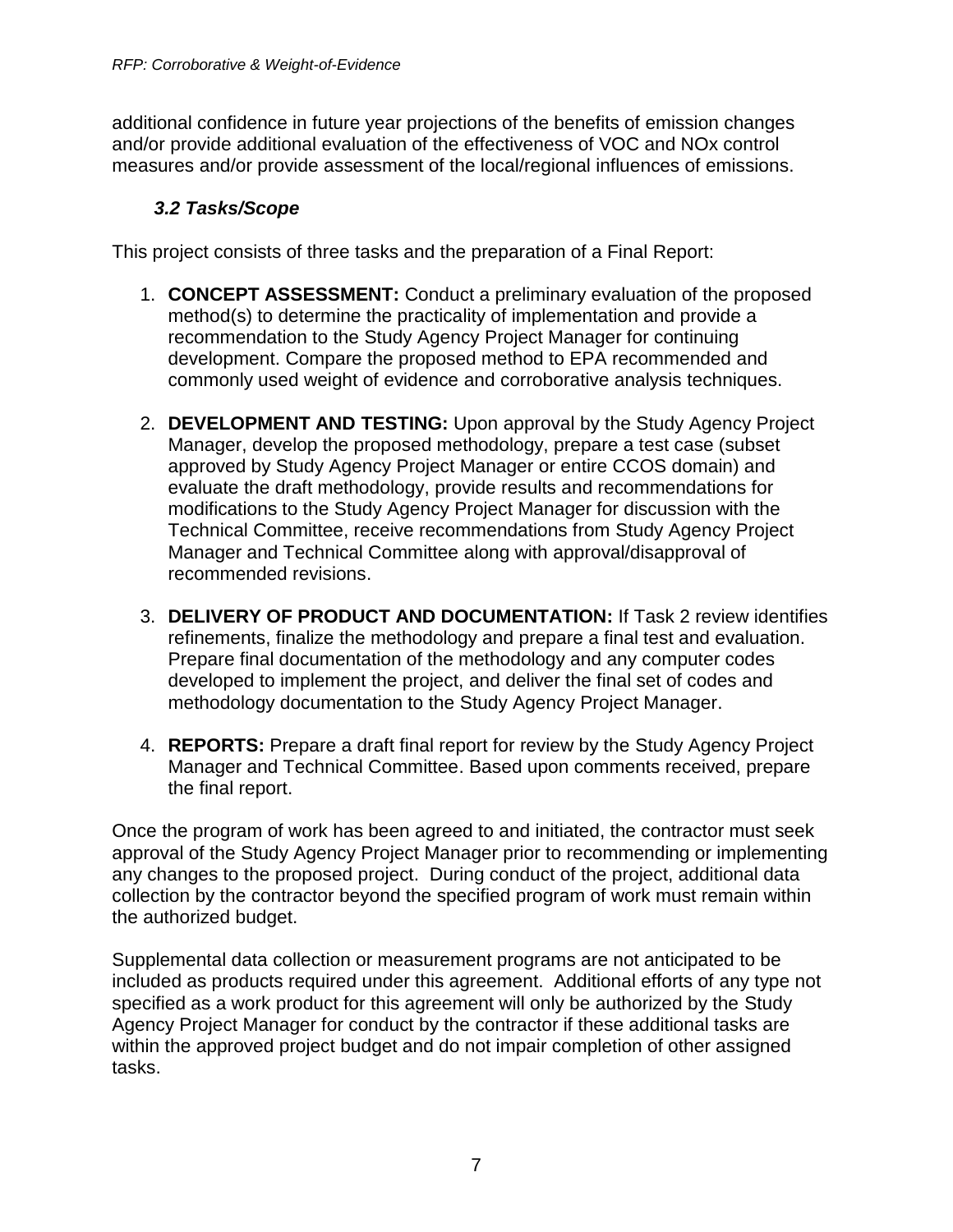## **Task 1:** *Concept Assessment*

Conduct a preliminary practical assessment of the approach or combination of approaches contained in the proposal. The proposal may call for development of one or more innovative approaches with an expectation that preliminary testing may be required to assess the practicality of implementing the proposed approach(es). Preliminary assessment is required to establish the practical limitations for proceeding to development and testing of the proposed approach. Task 1 should result in a brief analysis and recommendation paper to be presented to the Study Agency Project Manager for review and approval to proceed with further development and testing. Additionally, Task 1 should include a description of how this method is anticipated to compare with EPA recommended and commonly used approaches.

The proposal should specify how the preliminary evaluation for Task1 will be conducted and the timeline for completion of this phase. The extent of this task will depend on the current state of development of the proposed approach. If the proposed approach has not been developed beyond a conceptual stage, Task1 may involve substantial literature search and preliminary testing or calculations prior to development of a recommendation paper. If the approach is already partially developed, the recommendation paper may be prepared directly or after minimal additional preliminary testing. The paper may recommend modifications to the proposed approach; however, such modification must remain within the approved budget. Modification of the proposed approach must continue to be focused on providing maximum benefit by supporting the requirement to develop an additional method of analysis to strengthen weight of evidence evaluation for future year ozone predictions and provide corroborative analysis and/or produce additional findings of value for decision makers to provide support for SIP development.

If more than one option is contained in the proposal, the preliminary assessment and recommendation paper should determine which subset of methods are most likely to be practical for development and testing in the time allowed by the schedule for this project. Selection of the subset or single option for final development must continue to be focused on providing maximum benefit by supporting the requirement to develop an additional method of analysis to strengthen weight of evidence evaluation for future year ozone predictions and provide corroborative analysis and/or produce additional findings of value for decision makers to provide support for SIP development.

The results of this task shall be provided as a technical paper for review and discussion by the Study Agency Project Manager and Technical Committee. The Study Agency Project Manager will approve any recommended modifications that arise from this discussion. Contractor and Study Agency Project Manager must establish agreement through cost evaluation and discussion that recommended modifications, if any, remain within the approved budget. The Study Agency Project Manager will provide the approval to proceed with further development and testing as required for Task2.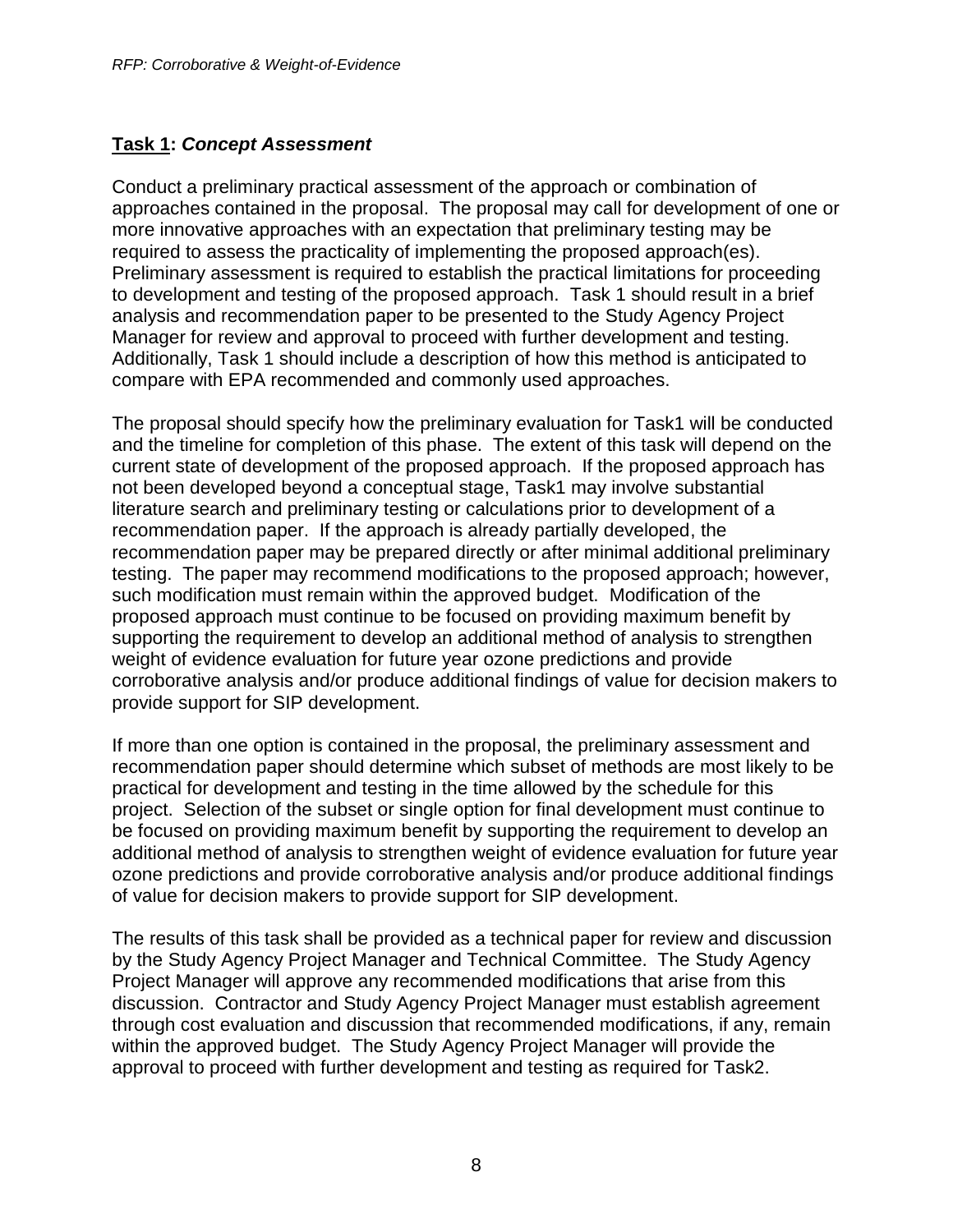Criteria for Task 1:

- Due to funding restrictions the project must be completed by May 2012. Therefore, the proposed approach(es) must be able to be taken from concept to testing phase within the allowed schedule.
- The proposed approach(es) should be procedures that can be implemented with a reasonable level of staff resources and obtainable data. This is essential to meet the intent of this project to provide methodology documents for use by member agencies. While innovation and new approaches are encouraged, the method(s) should not be an esoteric exercise or one that requires great expense to acquire data or conduct the processing. When developing the method(s), the contractor should make every effort to use inputs that are widely and freely available.

## **Task 2**: *Development and Testing*

Upon approval, develop the proposed methodology, prepare a test case and conduct evaluation of the draft methodology. The contractor will include calculations in the form of a case study for a representative area within the CCOS domain. The methodology should be tested using either the entire CCOS domain or a subset of the domain suitable for test of the methodology. Selection of a subset domain must be approved by Study Agency Project Manager. Results of the test case should be analyzed by the contractor and be developed into a technical paper and presentation for communication to the Study Agency Project Manager and Technical Committee. A successful case study will demonstrate the ability to analyze ozone formation or formation potential and provide information of value for the selected area. Value is shown by meeting the objective to support weight of evidence evaluation for future year ozone predictions and provide corroborative analysis and/or produce additional findings of value for decision makers to provide support for SIP development.

The contractor shall receive recommendations from Study Agency Project Manager and Technical Committee in response to the technical paper and presentation. If the contractor's analysis identifies deficiencies or limitations in the approach which require further evaluation or effort, these findings should be included in the technical paper for consideration and approval of additional effort. Additional modification of the approach to implement changes recommended by the Study Agency Project Manager or contractor must remain within the authorized budget for the project.

In addition to the technical paper and presentation, the contractor shall provide to the Study Agency Project Manager all spreadsheets or databases with necessary data and equations and calculated emissions used for the case study. The format of the spreadsheets or database is dependent on the methodology. The contractor should use good spreadsheet or database design principles and techniques in developing the spreadsheets or databases. Modeling code, if used, shall be versions approved by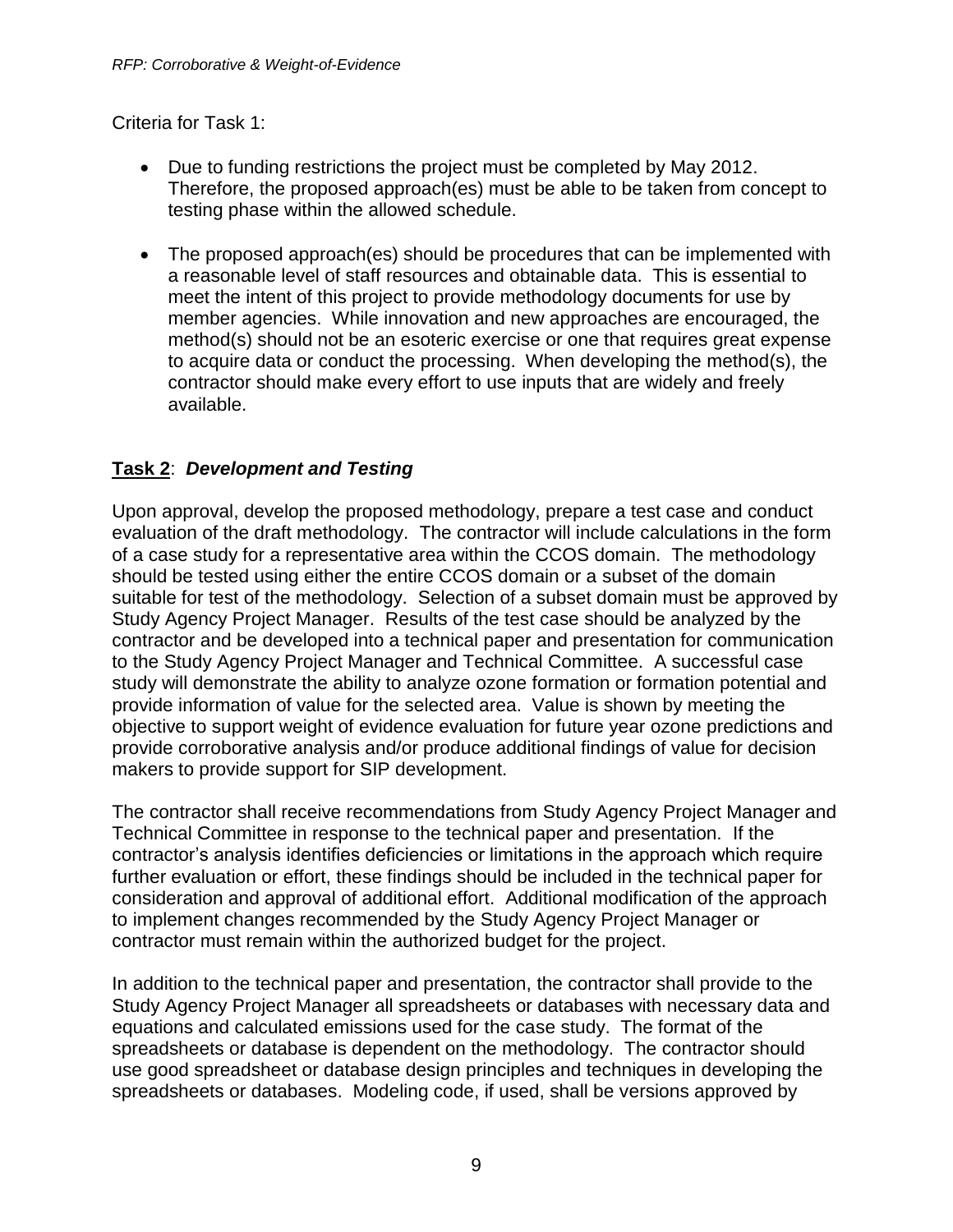ARB and acceptable to the Study Agency Project Manager. Any new code written by the contractor must be provided to the Study Agency for future use without restriction other than identification of copyright and authorship.

Criteria for Task 2:

- Analysis approaches should be sufficiently rigorous for potential use in corroborating the results of the proposed approach to air monitoring data analysis and trends projections and photochemical modeling results.
- Proposed corroborative analysis approaches should make appropriate use of the extensive ambient air quality and meteorological data from CCOS and other recent field measurement programs.
- Methods and assumptions should be appropriate for the Central California CCOS domain.
- Extra value would be provided if the method is able to assess the effectiveness of VOC and NOx emission controls in reducing future 1- and 8-hour ozone concentrations in the study area or provide additional policy relevant information not provided by current methods such as determination of the amount of regional/local influence of sources.

## **Task 3**: *Delivery of Product and Documentation*

Make refinements and conduct final evaluation of the method(s) if the review conducted in Task 2 identifies this as a requirement.

Prepare final documentation of the method(s) and any spreadsheets, databases or computer codes developed to implement the project, and deliver the final set of codes and documentation to the Study Agency Project Manager. Modeling code, if used, shall be versions approved by ARB and acceptable to the Study Agency Project Manager. Any new code written by the contractor must be provided to the Study Agency for future use without restriction other than identification of copyright and authorship. Final analysis files and model output files will also be provided as a product of this task.

The contractor will provide a brief technical paper to document the recommended assumptions and processes suitable for the CCOS domain and discuss the policy implications of this approach in comparison to air monitoring data analysis and regional photochemical modeling. The contractor may receive recommendations from Study Agency Project Manager in response to the technical paper and shall discuss and resolve any deficiencies. Approval of this work product will authorize completion of a final report to document all phases of the project.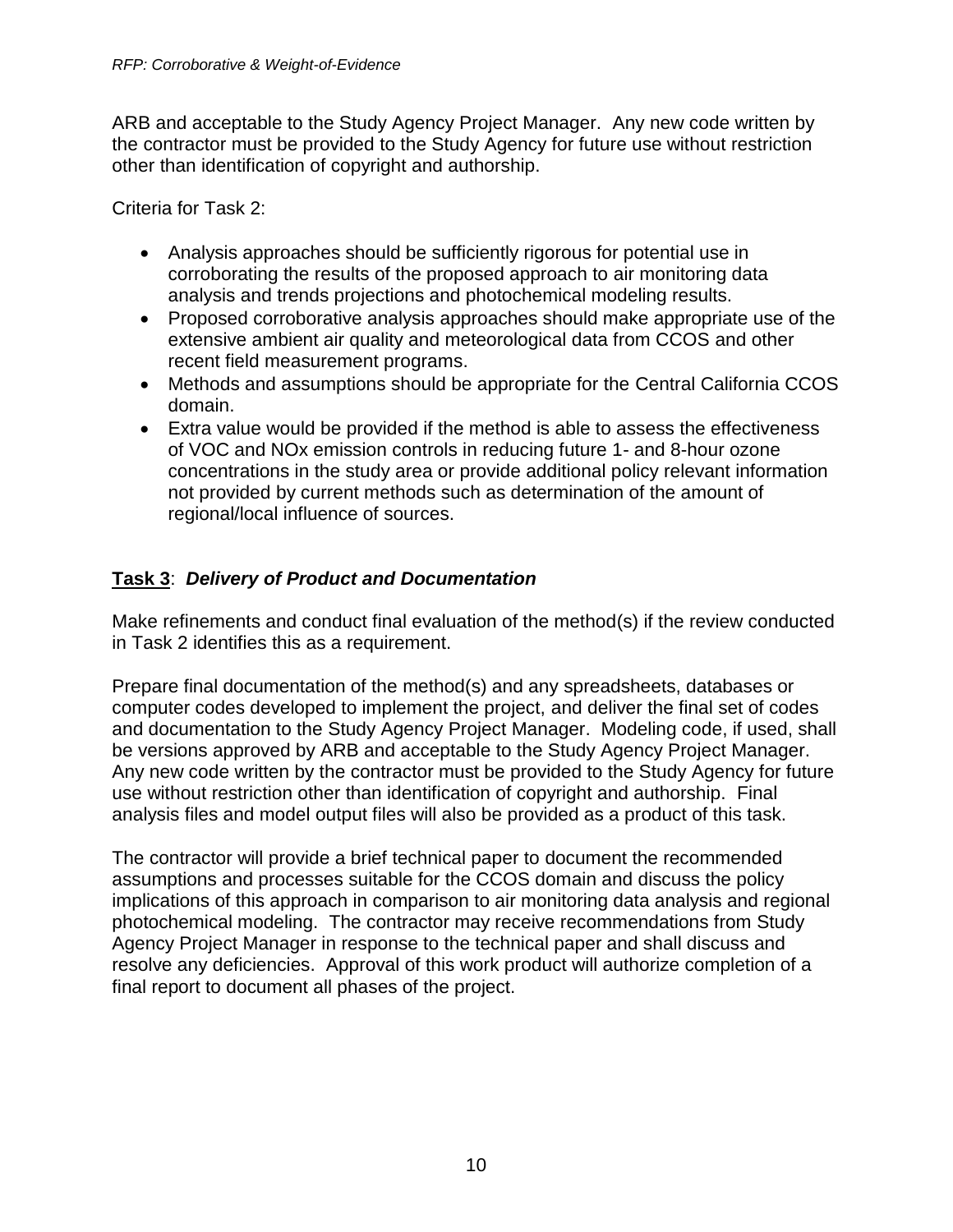## **Task 4**: *Reports*

After the Study Agency has approved all work for prior tasks, the contractor will provide a draft final report for review by the Study Agency Project Manager and Technical Committee. This report will bring components of all other tasks together to describe a recommended corroborative analysis framework for consideration in policy making decisions. This report will describe the project approach and present the results. The report shall present the following:

- An executive summary which will contain an abstract of the project and a summary of key findings.
- Discussion of the findings and products of Tasks 1, 2 and 3, including the recommended methodology and a summary of the case study results.
- Comparison of this method(s) to EPA recommended and other commonly used techniques.
- Supporting technical documents and calculations shall be included with the report as appendices. Files too large to be included as text documents shall be provided in electronic format as specified by the Study Agency Project Manager.

After the contractor submits the Draft Final Report, the Study Agency Project Manager will provide comments to the contractor. The contractor shall comply with the Study Agency Project Manager's requests for supplemental documentation and clarifications in the report and address the Study Agency Project Manager's comments. The contractor will provide the Final Report within 45 days after receipt of the Study Agency Project Manager's comments. The Final Report must be complete in providing documentation and results for all required objectives. The Study Agency requires that the technical writing be adequate to clearly explain the processes used to carry out the project. Multiple revisions may be required if the Final Report is not written to the satisfaction of the Study Agency.

## *3.3 Work Products/Deliverables*

<span id="page-10-0"></span>**Initial Conference Call:** At the start of the contract period, the contractor will meet with the Study Agency Project Manager via telephone or in person to discuss the overall plan, details of performing the tasks, the project schedule, items related to personnel or changes in personnel, and any issues that should be resolved before work can begin. The Study Agency Project Manager may include key personnel of the Technical or Policy Committees in this discussion as needed.

**Progress Reports:** The contractor will provide brief, written progress reports to the Study Agency Project Manager every month and participate in conference calls to discuss the progress reports.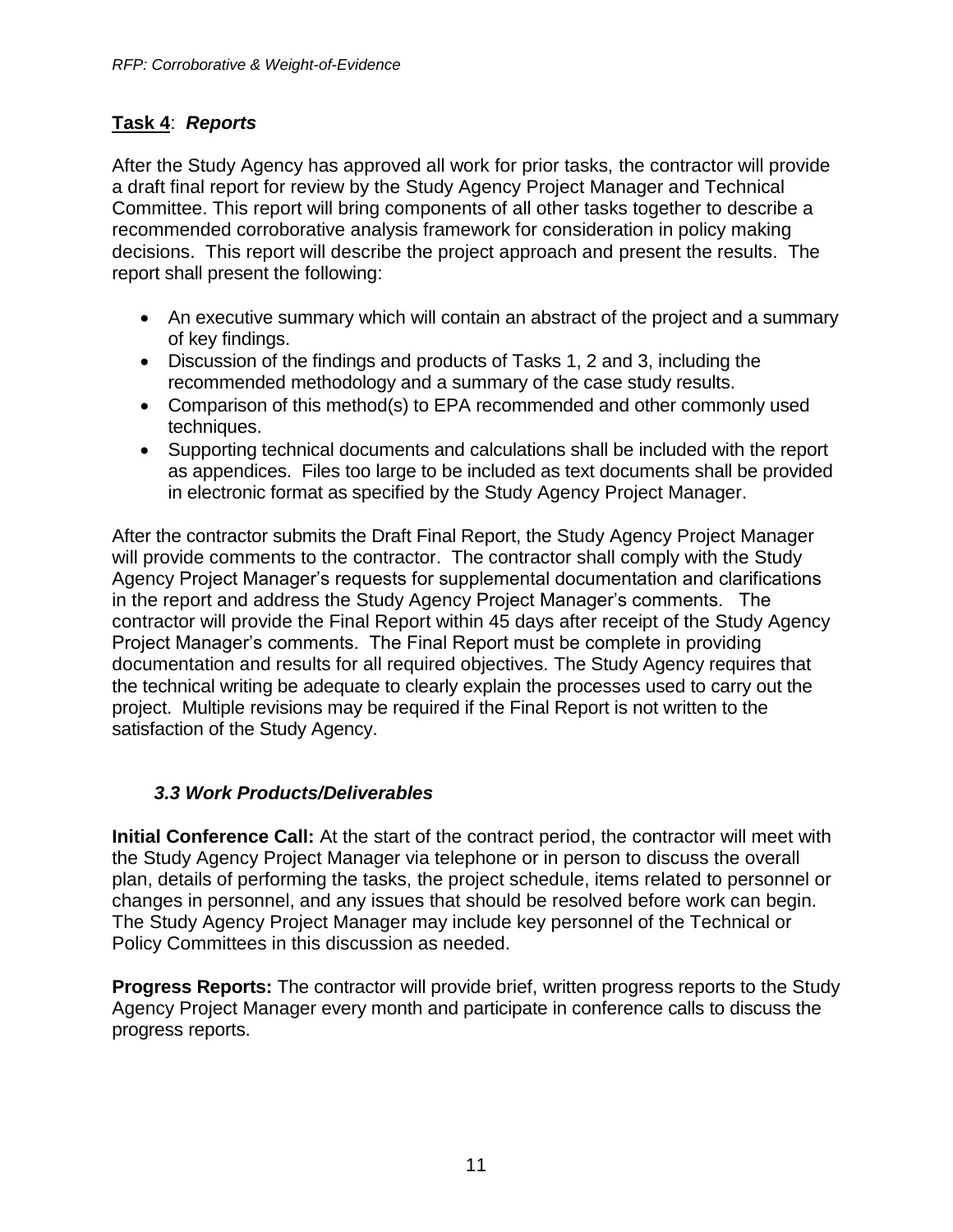Progress reports shall include:

- Current status of work products and deliverables.
- Evidence or submittal of items deemed to be complete.
- A budget status summary indicating the percentage expended on major elements and explanation for any items that are not in conformance with the submitted project budget. Note: Provisions of Study Agency agreements allow some reallocation of funding resources during conduct of the project; however, exceeding the total budget is not authorized.
- A review of the project timeline and justification for any requested revisions to intermediate progress dates.
- Action items for which the contractor desires direction or approval.

When requested by the Study Agency Project Manager, the contractor shall meet with the Study Agency Project Manager via telephone to discuss the overall plan, details of task progress, or concerns regarding compliance with required performance objectives or timelines. The Study Agency Project Manager will notify the contractor in advance of any special topics so contractor may assemble key staff or information to respond. Contractor shall involve in this discussion key project personnel or subcontractors necessary to provide details of task progress. The day before the conference call, the contractor shall email the Study Agency Project Manager the progress report and any presentation material necessary for the meeting.

The Study Agency may request other interim deliverables. Based on progress reports and preliminary results, the Study Agency may provide direction to contractor to delete or amend objectives and deliverables. Deletion of tasks or deliverables is fully within the authority of the Study Agency; however, contractor will be compensated for work already completed on curtailed tasks. The contractor and Program Manager must ensure that any amended deliverables are within the authorized budget for the project. Any extra effort directed by the Study Agency that does not fall within the authorized budget requires formal amendment to the agreement. If the Study Agency determines a need for additional tasks or services not included in the proposal, the contract may be amended by agreement of both parties to include additional tasks and related costs.

**Electronic Data Submittal:** The contractor shall provide reports and data to the Study Agency in a format specified by the Study Agency using Microsoft Office Professional software (Word, Excel or Access) and shall provide draft and final computer code, supporting data, and input files if applicable in formats agreed upon by the contractor and Study Agency Project Manager. Supporting files or additional final products such as databases, model input files or related technical data shall be delivered in the format specified by the Study Agency Project Manager.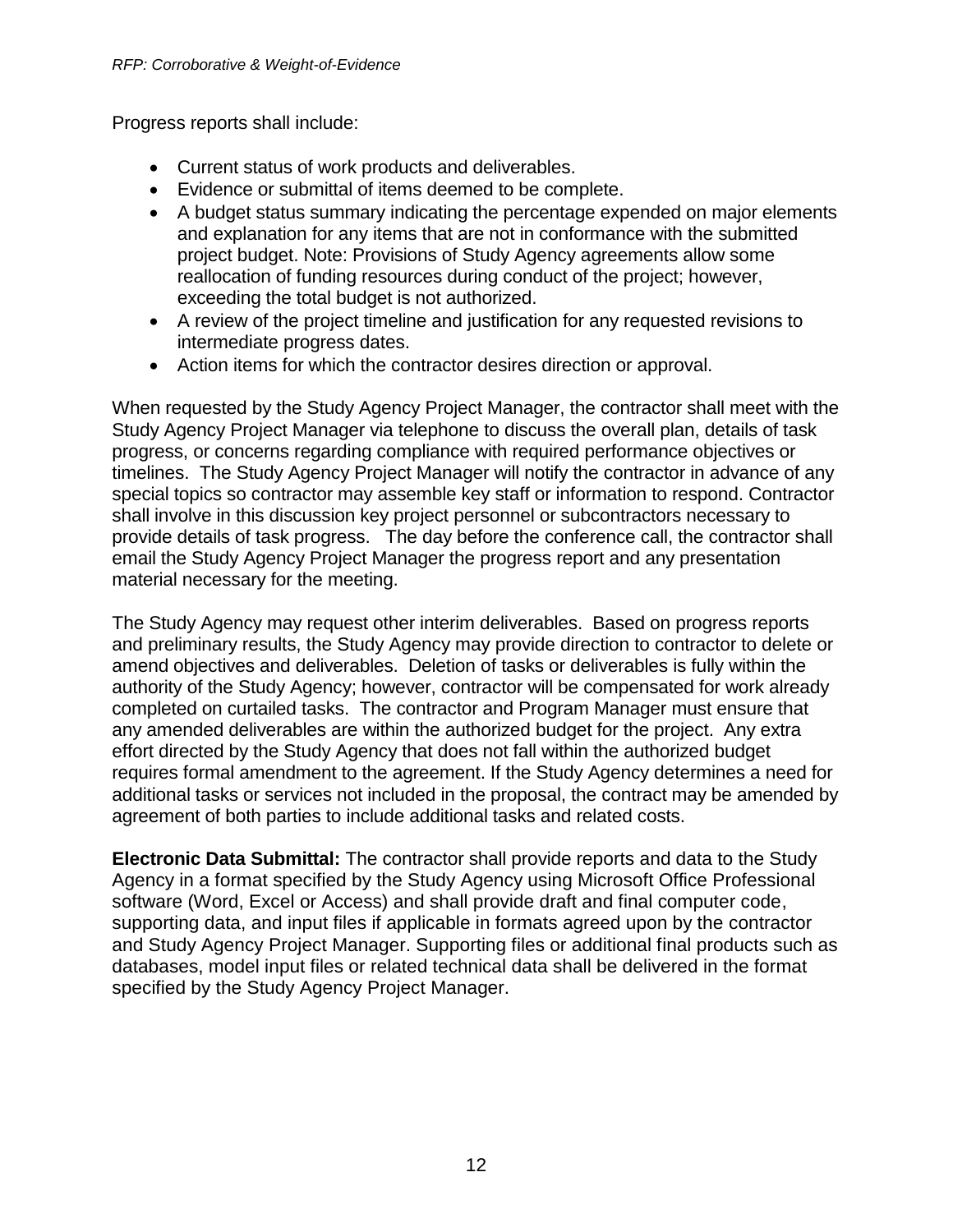**Deliverables:** The contractor shall deliver an electronic copy for each of the following:

- **Task 1:** Technical paper with recommendations submitted to the Program Manager for approval.
- **Task 2**: Presentation and technical paper of test case results, including suitable spreadsheet, database or modeling output for discussion with the Study Agency Project Manager and Technical Committee.
- **Task 3**: Final test and evaluation files if applicable. Methodology documentation and any spreadsheets, databases or computer codes developed to implement the project.
- **Task 4**: Comprehensive draft final report for review by the Study Agency Project Manager and Technical Committee and final report responsive to requests for additional documentation or clarification.

The Study Agency requires that the technical writing of all final products be adequate to clearly explain the processes used to carry out the project. Multiple document revisions may be required if reports are not written to the satisfaction of the Study Agency.

**Draft and Final Report:** The contractor shall deliver an electronic copy of the draft and final reports in Microsoft Word to the Study Agency Project Manager for review by the Study Agency Committees. The Study Agency requires that the technical writing be adequate to clearly explain the processes used to carry out the project. Multiple document revisions may be required if reports are not written to the satisfaction of the Study Agency. The contractor is expected to comply with requests for supplemental documentation and clarification of discussion in the draft report. The report must be complete in providing documentation and results for all required objectives. The contractor will be expected to provide revisions in the final report within 15 days after receipt of the Study Agency Project Manager's comments. General standards for completeness of the final report include:

- The executive summary of the final report shall include a summary of the key findings.
- The report shall present all methodologies, calculations, and assumptions critical to the development of conclusions.
- Modeling source code documentation shall include information such as the algorithms, assumptions, calculations, externally written source code utilized, and other support data if used.
- Calculations utilized to complete each task, and utilized within the modeling source code, shall be completely documented and referenced.
- Supporting technical documents and calculations shall be included with the report as appendices or may be cited as references if publically published and available for free electronic download.
- The report shall also include a bibliography of data sources referenced or used to support the evaluation and completion of each task. The Study Agency may request that a copy of these reference documents accompany the final report in order to provide complete documentation of the report unless these documents are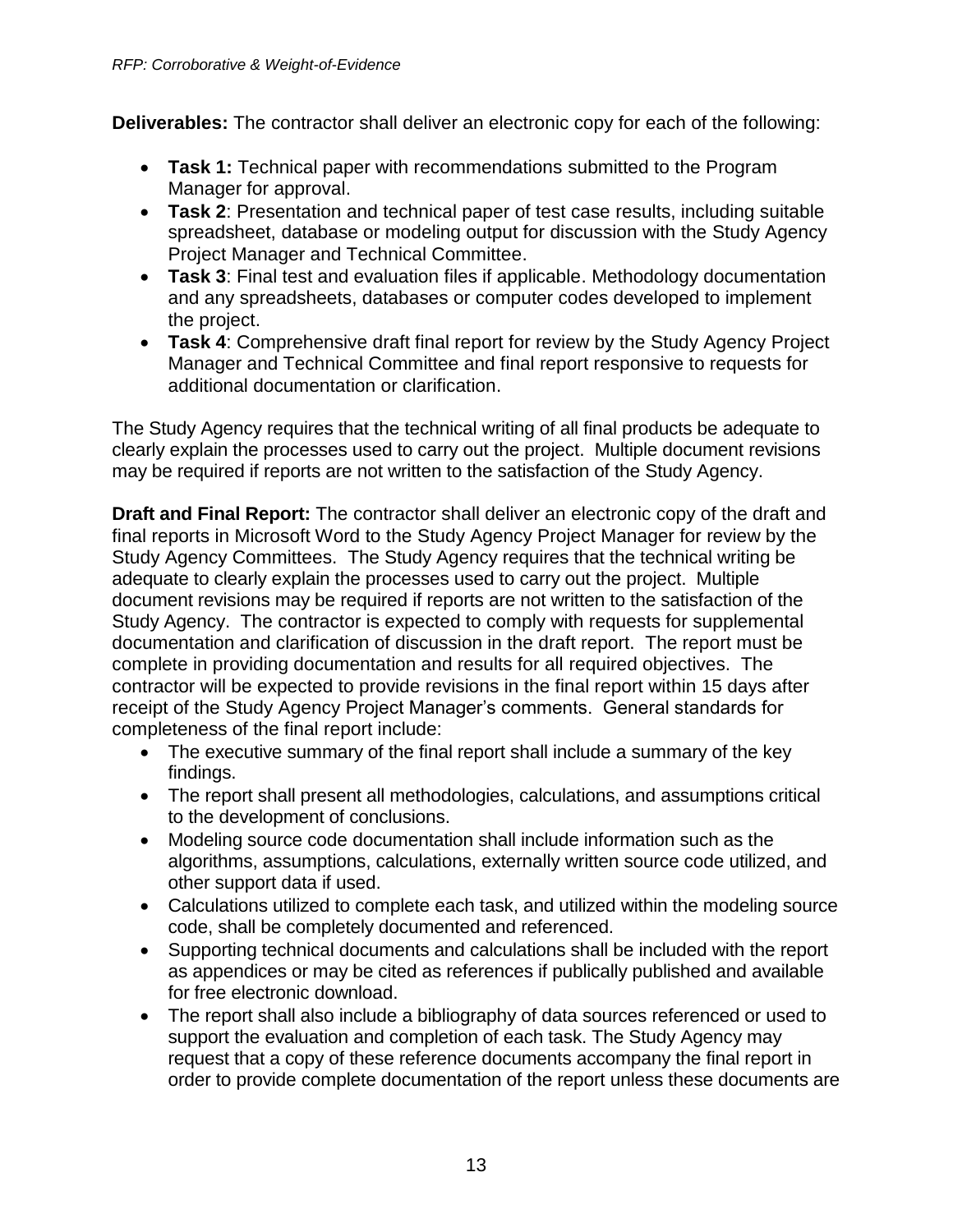publically published and available for free electronic download in which case an internet address should be included along with the bibliography citation.

**Copies of Final Report:** Upon approval of the final report by the Study Agency, the contractor shall deliver to the Study Agency five bound copies and one unbound reproduction master copy of the report incorporating all final alterations, additions and appendices. The contractor shall also deliver an electronic copy of the final report produced in Microsoft Office Professional.

**Invoices:** The contractor will be paid for each deliverable when the Study Agency deems that the invoice and deliverable satisfy the applicable requirements of the contract. Ten percent (10%) of each invoice payment will be withheld until all work is complete and approved by the Study Agency. The total of payments shall be separated into 5 invoices:

- Invoice One should reflect costs for Task 1 and be submitted with the technical paper with recommendations of Task 1
- Invoice Two should reflect costs for Task 2 and be submitted after presentation of the results for Task 2
- Invoice Three should reflect costs for Task 3 and be submitted at the time of delivery of methodology and computer codes
- Invoice Four should reflect costs for Task 4 and be submitted with the final report
- Invoice Five should reflect the sum of 10% retentions withheld for previous invoices and should be submitted after approval of the final report

The contractor shall submit invoices in triplicate. The invoices shall be included with the final reports. The invoices must list the contract number.

Additional tasks performed by the contractor or its subcontractors to develop supporting information or analysis, which were not specified in the proposal, will not be reimbursed without prior written approval from the Study Agency. Unapproved additional tasks are not reimbursable.

## *3.4 Utilization of Results*

<span id="page-13-0"></span>The results of the "Corroborative & Weight-Of-Evidence Development and Analyses" project as described above would help provide an additional tool for consideration in the weight of evidence determination for ozone attainment planning. An additional tool of this type will support further efforts to reduce the uncertainty associated with projection of future ozone concentrations. The research may help the participating air districts determine the effectiveness of proposed actions and provide the public with additional scientific assurance regarding the soundness and effectiveness of proposed efforts.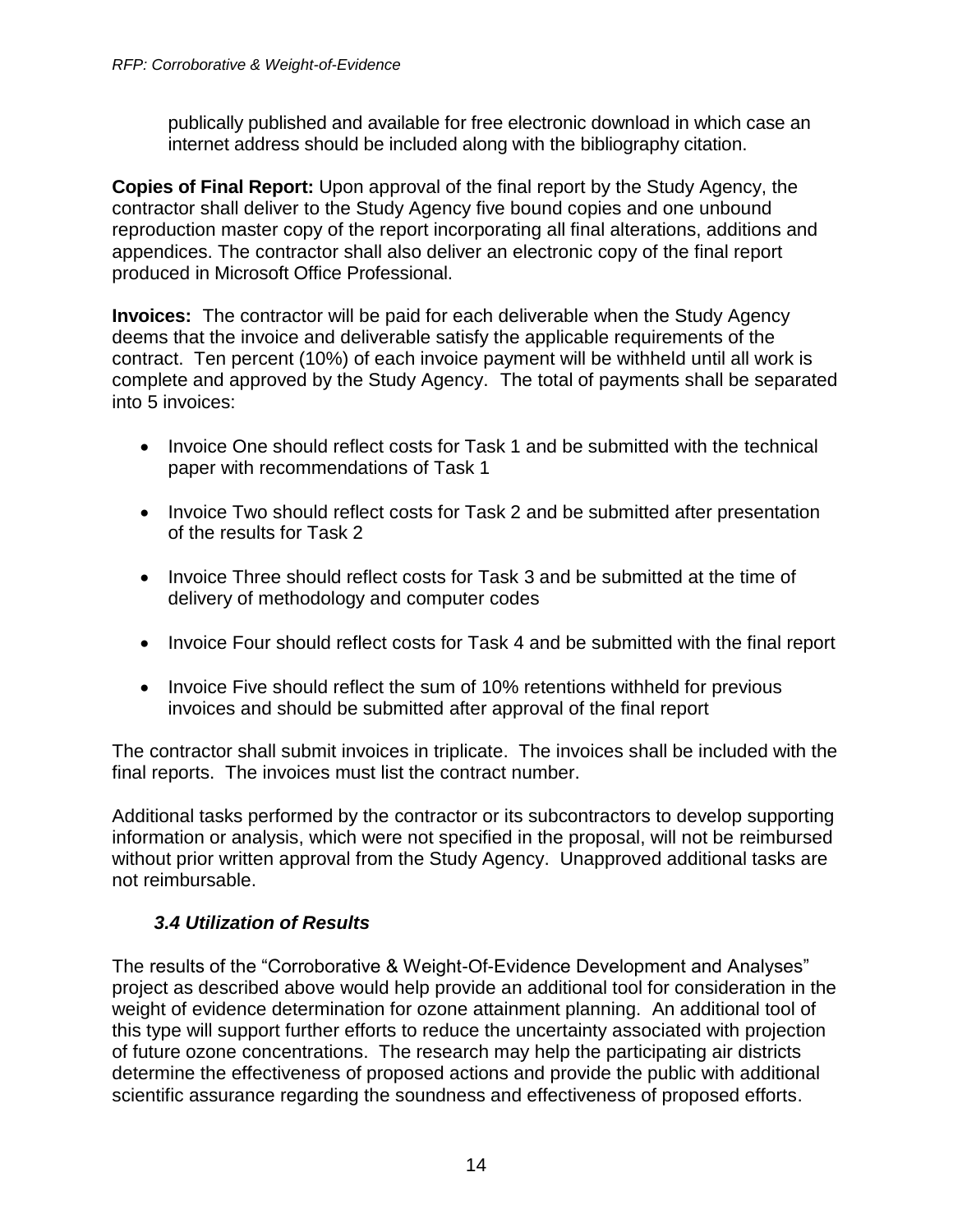The Proposer should consider the intended end-use of the results and provide data suitable for this purpose. Proposer is not authorized to establish restrictions on the release or use of final products by the Study Agency.

## <span id="page-14-0"></span>**4. PROJECT SCHEDULE**

The Study Agency intends for the project to be completed according to the following schedule of deliverables (the Study Agency may agree to a different schedule which would be specified in the contract). Payments must correspond with the submission of final reports. Progress reports and conference calls are not included in Table 2.

|  |  | <b>Table 1: Project Schedule and Deliverables</b> |
|--|--|---------------------------------------------------|
|--|--|---------------------------------------------------|

| <b>Action/Work Product</b>       | <b>Approximate Date</b>                                                                             |  |  |  |
|----------------------------------|-----------------------------------------------------------------------------------------------------|--|--|--|
| <b>Release of RFP</b>            | August 11, 2011                                                                                     |  |  |  |
| <b>Deadline for Proposal</b>     | September 12, 2011                                                                                  |  |  |  |
| <b>Contractor Selection</b>      | September 2011                                                                                      |  |  |  |
| <b>Contract Development</b>      | September 2011                                                                                      |  |  |  |
| <b>Contract Approval</b>         | October 20, 2011                                                                                    |  |  |  |
| <b>Deadline for Task 1</b>       | Timeline to be recommended in<br>proposal and be approved by                                        |  |  |  |
|                                  | <b>Study Agency Project Manager</b>                                                                 |  |  |  |
| <b>Deadline for Task 2</b>       | Timeline to be recommended in<br>proposal and be approved by<br><b>Study Agency Project Manager</b> |  |  |  |
| <b>Deadline for Task 3</b>       | Timeline to be recommended in<br>proposal and be approved by<br><b>Study Agency Project Manager</b> |  |  |  |
| <b>Deadline for Draft Report</b> | March 2011                                                                                          |  |  |  |
| <b>Deadline for Final Report</b> | <b>April 2012</b>                                                                                   |  |  |  |
| <b>Report Presentation</b>       | May 2012                                                                                            |  |  |  |

## <span id="page-14-1"></span>**5. BUDGET**

Costs will be a factor in evaluating proposals responding to this RFP. Proposers are directed to provide task-related costs in their proposal budget summary rather than a lump sum amount. Proposals will be evaluated both by comparison of cost for comparable tasks as well as projected total cost. The Study Agency's review committee is authorized to consider the comprehensiveness of proposed efforts as well as total proposed cost to provide reasonable comparisons of the proposals. All evaluation criteria are described in Section 10.2.

The Study Agency's budget for this project is \$130,000. The budgeted amount is available to the contractor for research, analysis, coordination, teleconferences,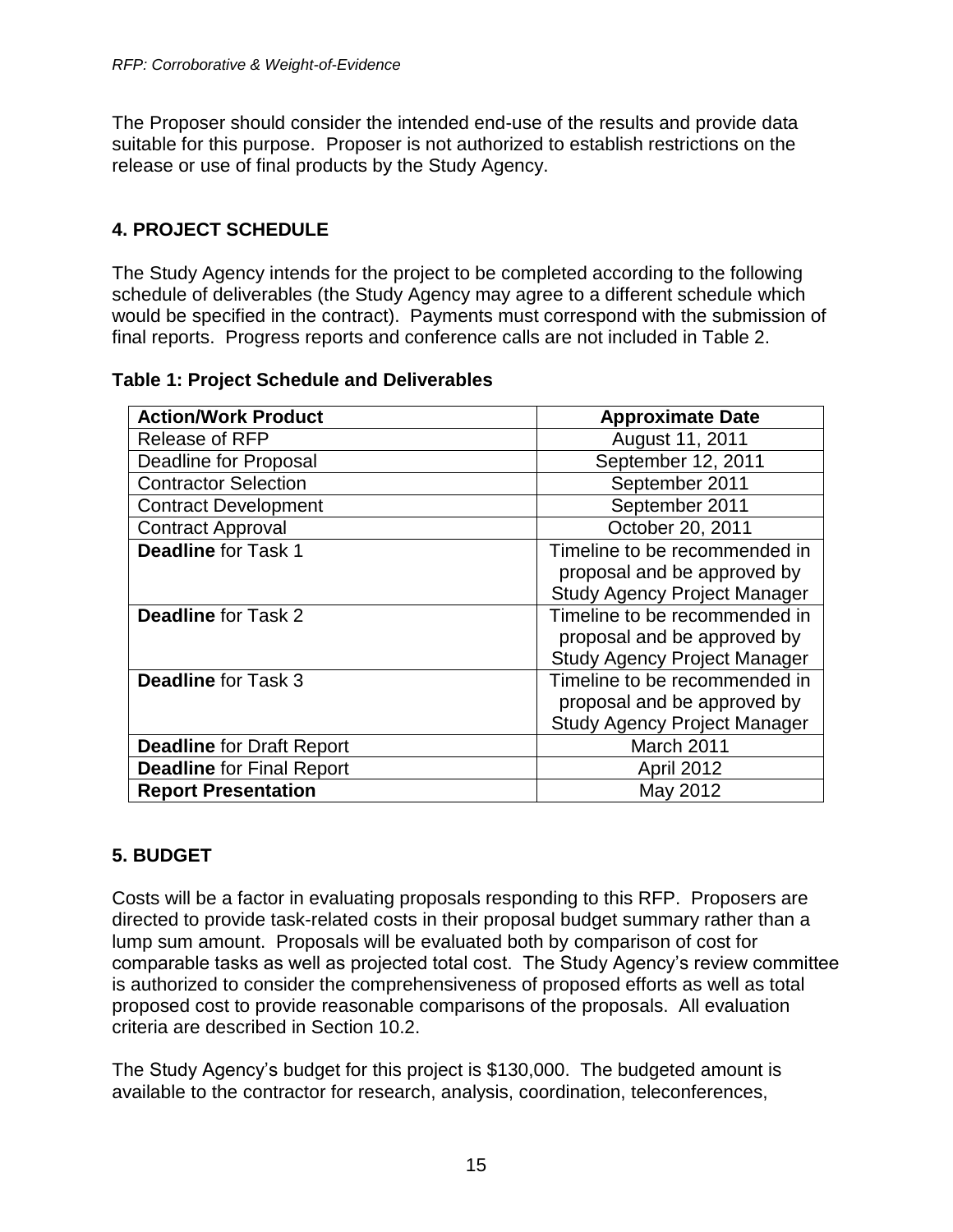meetings, report writing, subcontractors, and all other efforts undertaken by the contractor for this project.

The Proposer's costs must be itemized by the following categories:

**Task**: List a total cost per task. The Study Agency reserves the right to remove tasks as deemed necessary to remain within budget.

**Labor**: List an hourly labor rate for each assigned principal and technical specialist. The rate quoted must include labor, general, administrative, and overhead costs.

**Subcontractor Costs**: Identify subcontractors by name, list their cost per hour or per day, and the number of hours or days their services will be used.

**Travel Costs**: Identify estimated travel costs, including the number of trips required, destinations, and approximate costs of travel. Travel costs are reimbursed at prevailing rates for the contracting company or rates approved by the Study Agency, whichever is lower, unless negotiated otherwise.

#### **Miscellaneous Costs**: If any.

Total cost must be clearly indicated in the Costs of Proposal section of the proposal.

It is expected that general overhead and administrative costs are included in the hourly rate for labor. It will be assumed that all contingencies and/or anticipated escalations are included. No additional funds will be paid above and beyond the contracted amount for the services specified in the proposal. If the Study Agency determines a need for additional tasks or services not included in the proposal, the contract may be amended by agreement of both parties to include additional tasks and related costs.

## <span id="page-15-0"></span>**6. REQUIRED QUALIFICATIONS**

To be selected, a Proposer must have demonstrated extensive experience and expertise in the following areas:

- Skill in performing the types of technical tasks required for completion of this project;
- Excellent working relationships with government agencies;
- Skill in preparing clear reports; and
- Excellent technical writing skills.

To be selected, the Proposer must also demonstrate the ability and resources to produce the deliverables requested in this RFP. The Study Agency reserves the right to reject any proposal deemed non-responsive to the RFP, not responsible, and/or not reasonable.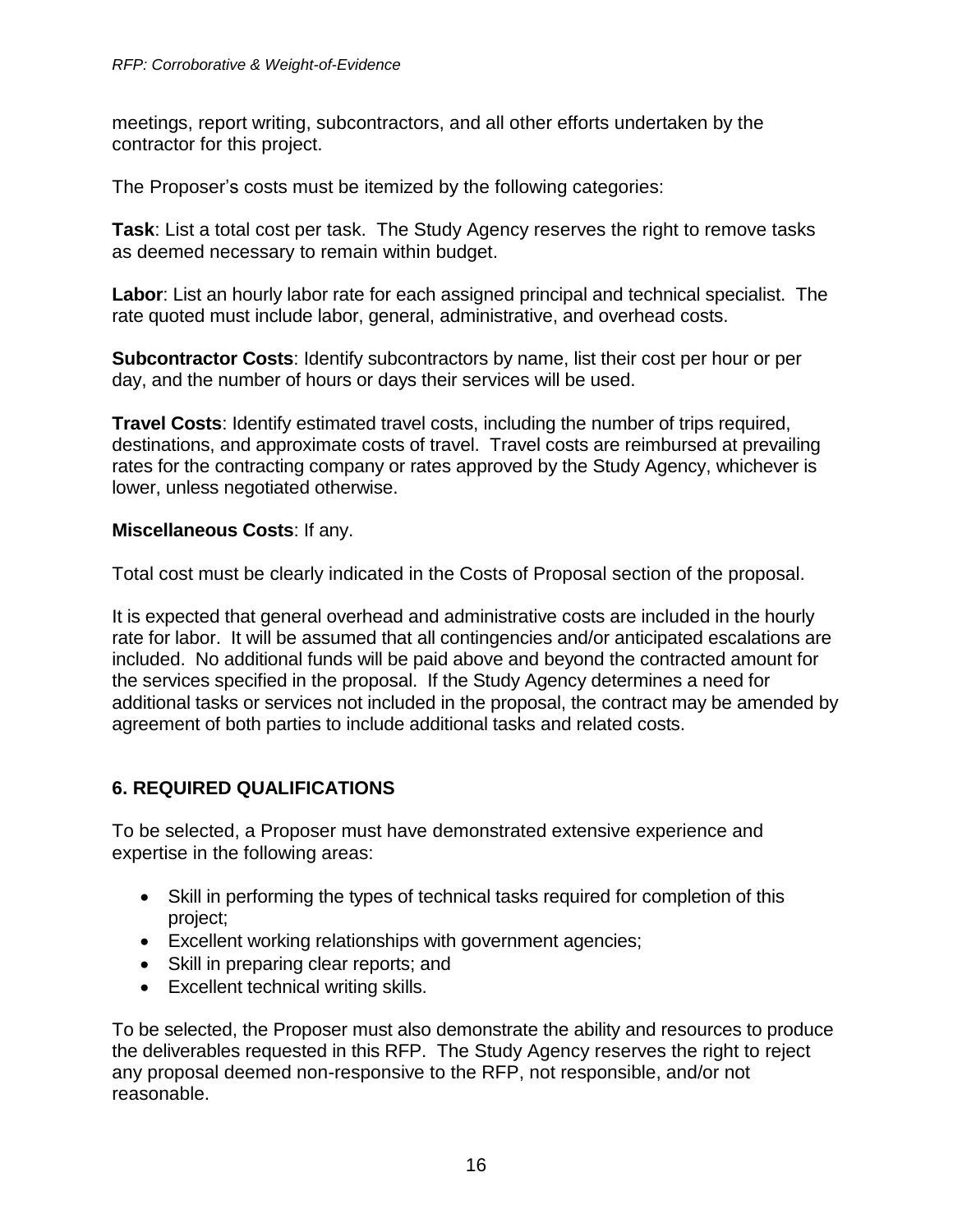## *6.1 Excluded Parties List System (EPLS)*

<span id="page-16-0"></span>A Proposer or any individual identified in the proposal that appears in the Excluded Parties List System (EPLS) is not eligible for award of a contract. The EPLS is a central registry that contains information regarding entities debarred, suspended, proposed for debarment, excluded, or otherwise declared ineligible from receiving Federal contracts. Access to the EPLS is available at www.epls.gov.

The Proposer certifies by signing the signature page of the original copy of the submitted proposal and any amendment signature page(s) that the Proposer is not presently debarred, suspended, proposed for debarment, declared ineligible, voluntarily excluded from participation, or otherwise excluded from or ineligible for participation under federal assistance programs. The Proposer should complete and return the attached certification regarding debarment, etc., i.e. Exhibit A, with their bid. This document must be satisfactorily completed prior to award of the contract.

#### *6.2 Compliance with Federal and State Requirements*

<span id="page-16-1"></span>The selected contractor shall comply with applicable federal requirements including but not limited to Office of Management and Budget Circular No. A-87 (Cost Principles for State, Local, and Indian Tribal Governments) and Circular No. A-102 (Grants and Cooperative Agreements With State and Local Governments), and Circular No. A-133 (Audits of States, Local Governments, and Non-Profit Organizations).

California Government Code Section 1090 generally prohibits a public official from being financially interested in a contract which he or she has made or participated in an official capacity. Under certain circumstances, persons who perform work pursuant to a contract with a government agency may be subject to the restrictions of Government Code Section 1090. With respect to the CCOS, this means that based on participation in the planning of the project, certain consultants are precluded from participating in all or some of the post-planning contracts. This preclusion would apply to a contractor as either a prime contractor or a subcontractor. In most cases, whether a particular contractor is eligible to bid will depend on an analysis of all of the circumstances surrounding the contractor's earlier participation in the CCOS and the work that that contractor now proposes to perform. Any response to this RFP which includes a paid participant who is ineligible based on Government Code Section 1090 will be rejected during the review of the proposals.

Questions concerning the eligibility of a potential contractor must be directed to the Study Agency attorney at the address provided below prior to the preparation of a proposal.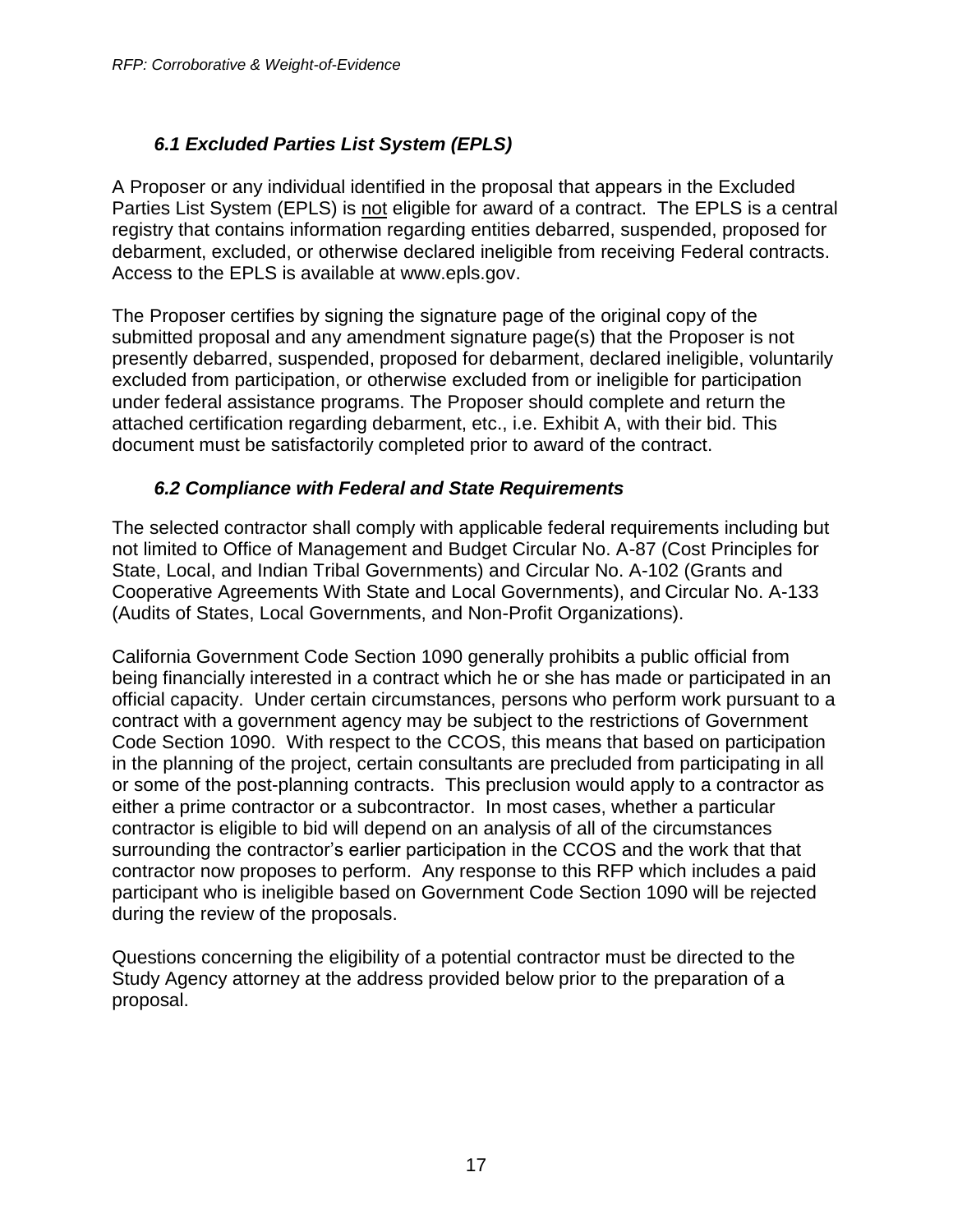General Counsel San Joaquin Valleywide Air Pollution Study Agency San Joaquin Valley Air Pollution Control District 1990 East Gettysburg Avenue Fresno, CA 93726

## <span id="page-17-0"></span>**7. PROJECT DIRECTION**

#### *7.1. Management*

<span id="page-17-1"></span>The contractor selected to conduct this work shall report to the Study Agency Project Manager, who will be identified in the contract. For the purposes of this project, the staff of the SJVAPCD will write and monitor contracts with the participants and will be the primary interface between the contractor, the Policy and Technical Committees, and the Study Agency. The contractor must not begin work on the project until a contract is fully approved by the San Joaquin Valleywide Air Pollution Study Agency.

#### *7.2. Submittal of Results*

<span id="page-17-2"></span>All completed files or reports shall be released by the contractor to the Study Agency Project Manager for distribution and review by the Study Agency. The Study Agency may review any of the results in whole or in part and submit comments or questions to the contractor through the Study Agency Project Manager. The contractor shall perform any additional work needed to address issues raised by this process for the items authorized by the Study Agency Project Manager unless such effort would exceed the authorized budget. Any extra effort directed by the Study Agency that does not fall within the authorized budget requires formal amendment to the agreement. If the Study Agency determines a need for additional tasks or services not included in the proposal, the contract may be amended by agreement of both parties to include additional tasks and related costs.

## <span id="page-17-3"></span>**8. CONTENTS OF PROPOSALS**

Proposals must be signed by a duly authorized official of the responder and must state that the proposal is valid for a period of not less than ninety (90) days from the date of submittal. The Proposer's name and address as used in contractual agreements should be provided. The name, address, title, telephone number, fax number and email address of the person(s) authorized to execute agreements and the person(s) acting as principal for the work conducted in the proposal should be provided.

Information in the proposals shall become public property subject to disclosure under the Public Records Act. Proposals should convey a maximum of technical content related to the relevant task with a minimum of extraneous material. Proposals should convey a high degree of technical understanding and innovation while demonstrating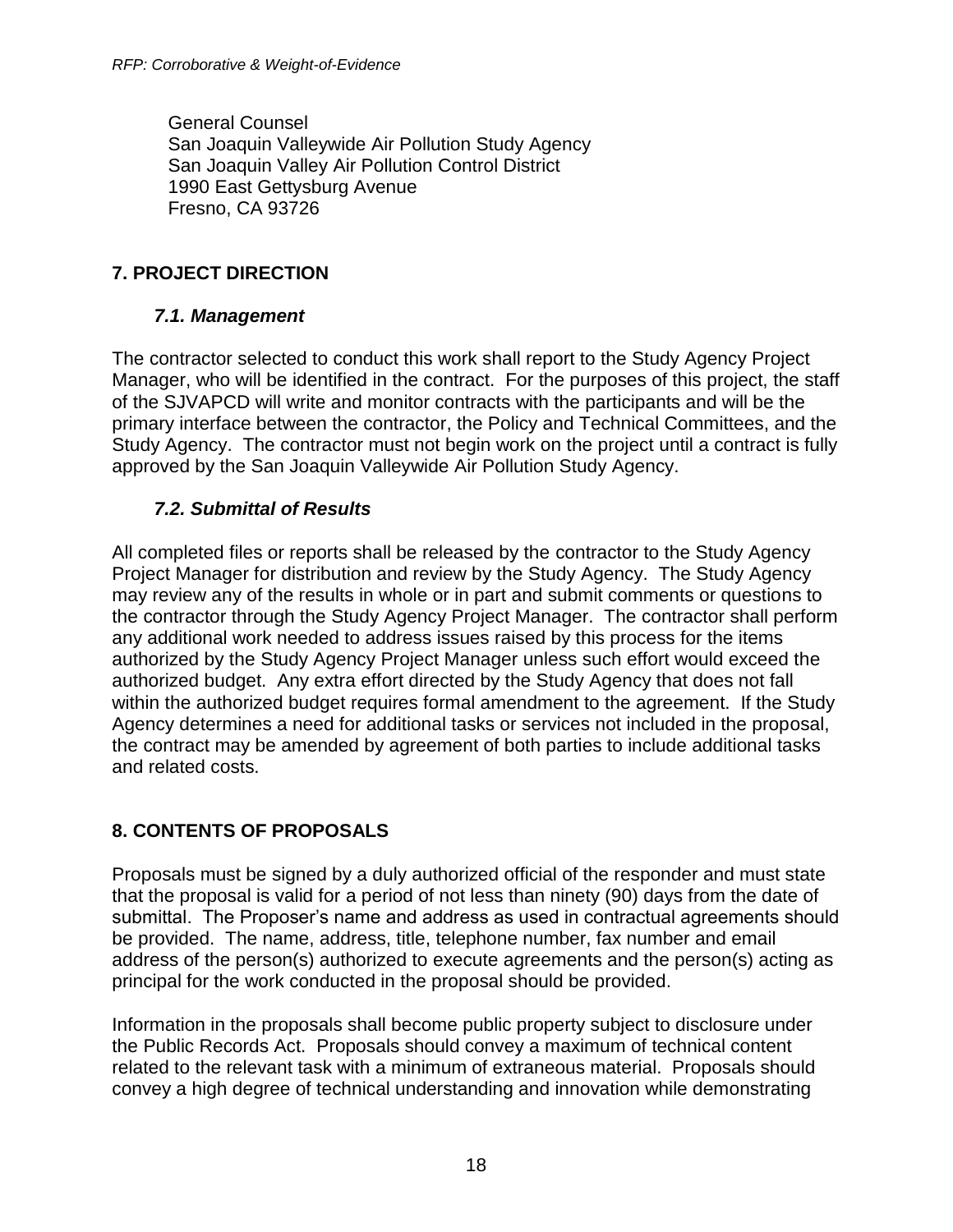the ability to present complex scientific results to decision-makers. The proposal should be clear and concise. The response to the RFP is expected to be brief, with text of the proposed approach to completing the tasks limited to less than 30 pages, not inclusive of qualification information (e.g. attached resumes, etc.), budget summary table and timeline.

Submitted proposals must follow the format outlined below and all requested information must be supplied. The submitted proposal shall be limited to 30 pages, single-sided or 15 pages, double sided, with 1-inch margins. Proposal shall be printed on white paper and the font shall be black Arial and no smaller than 12 point. Failure to submit proposals in the required format may result in elimination from proposal evaluation.

**Cover Letter** - Must include the name, address, and telephone number of the Proposer's company, total cost, the name of the contact person for the proposal, and be signed by the person or persons authorized to represent the firm.

**Table of Contents** - Clearly identify material contained in the proposal by section and page number.

**Summary (Section I)** - State the overall approach to the analysis and objective(s). Demonstrate a clear understanding of the analysis goal. Include total project cost. Provide specific examples of steps to be taken to complete the analysis, as well as measures to assure repeatability, reliability and applicability of analysis.

**Work Program (Section II)** - Include the approach to completing tasks identified in Section 3 of this RFP. Describe work activities or tasks to be performed including the sequence of activities and a description of methodology or techniques to be used. Proposer may include suggestions of any missing tasks to add for fulfillment of Section 3 objectives.

**Program Schedule (Section III)** - Provide projected milestones or benchmarks for major products/reports within the total time allowed. This proposed schedule may include flexibility reflecting the investigative nature of the project. Include information on the availability of the Proposer and proposed subcontractors during the proposed term. Indicate and explain or justify adjustments to the schedule anticipated by or proposed by respondent.

**Project Organization (Section IV)** - Describe the proposed management structure, organization of the contracting group, and facilities available.

**Assigned Personnel (Section V)** - Identify the principals having primary responsibility for conducting the analysis. Discuss their professional and academic backgrounds. Provide a summary of similar work they have previously performed. List the amount of time, on a continuous basis, that each principal will spend on this project. Describe the responsibilities and capacity of the technical personnel involved. Substitution of the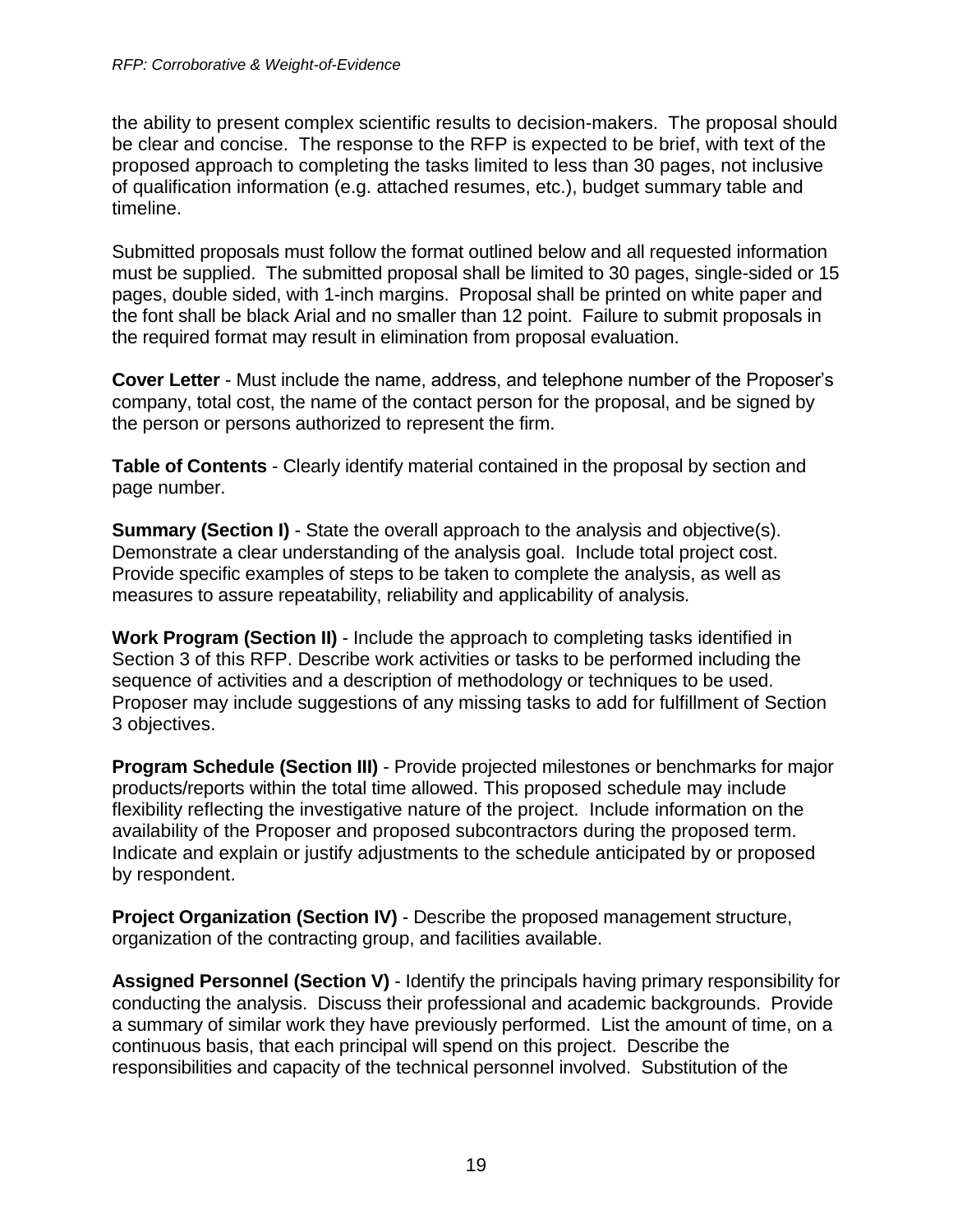project manager and/or lead personnel shall not be permitted without prior written approval of the Study Agency Project Manager.

**Study Agency and District Resources (Section VI)** - Describe any Study Agency or District services and staff resources needed to supplement contractor activities to achieve identified objectives.

**Subcontractors (Section VII)** - If subcontractors are to be used, identify each of them in the proposal. Describe the work to be performed by them and the number of hours or the percentage of time they will devote to the project. Provide a list of their assigned staff, their qualifications, and their relationship to project management, schedule, costs and hourly rates.

**Costs of Proposal (Section VIII)** - Identify all costs associated with the execution of this RFP and any additional identified tasks. The proposed payment for each deliverable identified in Table 1 should be provided, as well as hourly billing rates and amount of time for each staff member that will be a part of this project. Any additional services that may be necessary to complete additional processing identified by the investigative tasks, if authorized for completion by the Study Agency Project Manager, should be clearly stated and identified by an hourly billing rate. Also, attach a Proposal Budget Summary Table similar to Attachment B of this RFP, which includes task costs, overhead, travel, and other administrative costs.

**Contractor Capability and Client References (Section IX)** - Provide a summary of the firm's relevant background experience. Discuss the applicability of each experience to this RFP. Qualifications of the Proposer, including in-house staff and subcontractors, to complete the required tasks should be included in this section. Include a brief summary of related studies completed for other parties that are of a similar nature to the work requested by this RFP. (Report examples [see Section 11] can be provided in an attachment. Attached documents are not part of the 30-page limitation.). Also provide a list of client references, including the client manager's name, title/function, and phone number for the most relevant projects.

**Conflict of Interest (Section X) - Identify any actual or potential conflicts of interest** resulting from any contractual work performed, or to be performed, for other clients, as well as any such work done, or to be done, by proposed subcontractors. Specifically, Proposer must disclose any recent or current contracts with the Study Agency, business entities regulated by any of the participating air districts, and/or any environmental group or business interest group. The Study Agency will consider the nature and extent of such work in evaluating the proposal (see Section 10.0).

**Previous Work Samples (Section XI)** - Attach a copy of any work prepared similar to what is requested in this RFP. These items shall not be considered part of the 30-page limitation set for the proposal.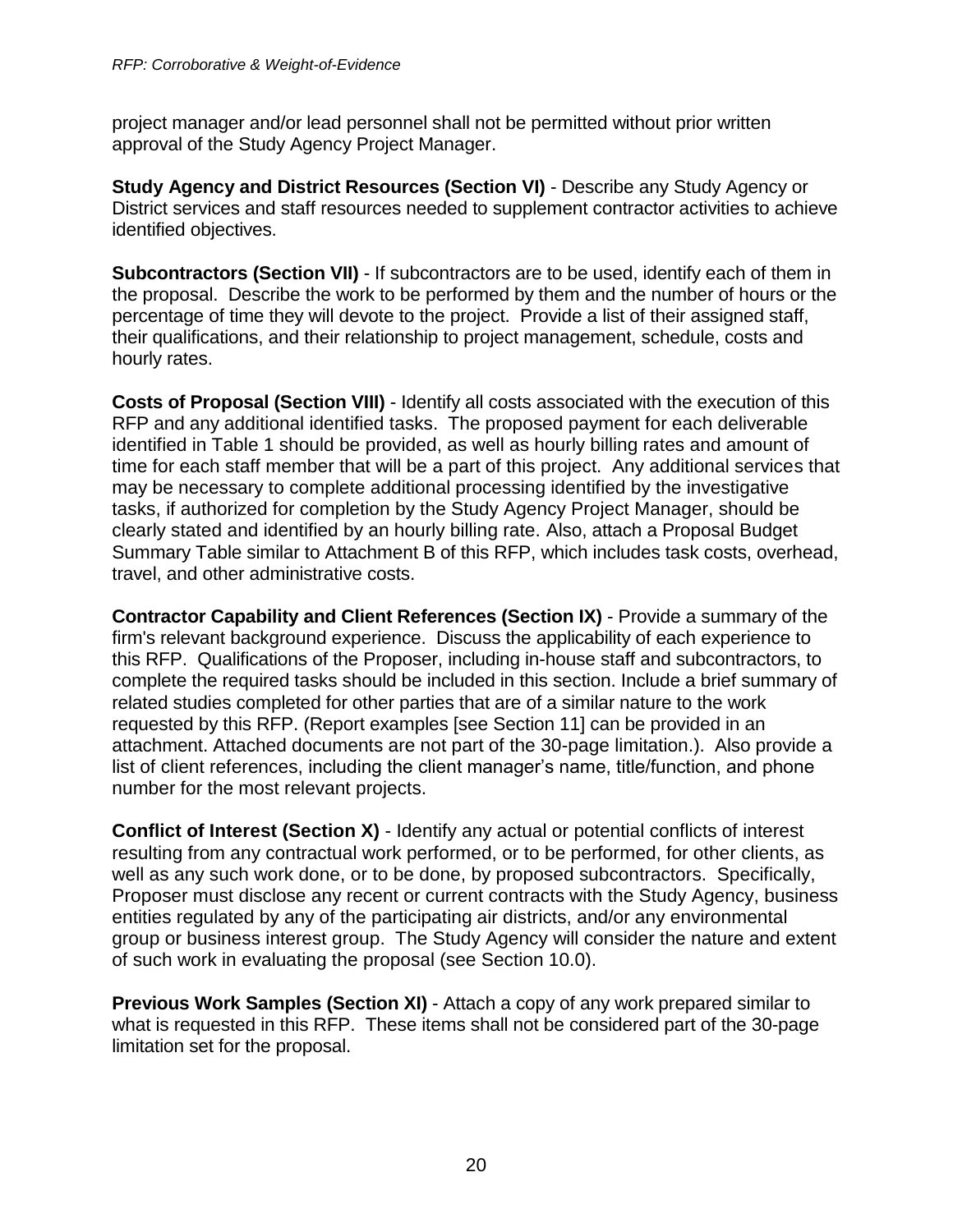**Certificate of Eligibility for Federal Funding (Exhibit A)** - The Proposer should complete and return the certification regarding debarment, Exhibit A, with their proposal.

**Supplemental Information** – Extensive documentation is discouraged, but attachments for the budget summary table and resumes can be included in the proposal. Attached documents are not part of the 30-page limitation.

## <span id="page-20-0"></span>**9. SUBMISSION OF PROPOSAL**

All proposals must be submitted according to the specifications set forth below. Failure to adhere to these specifications may be cause for rejection of proposal.

- Due Date Proposal must be received no later than 5:00 p.m. on September 12, 2011. Late proposals will not be accepted. Any correction or resubmission by the Proposer will not extend the submittal due date.
- Delivery Address Proposal must be directed to and received at the address below and should be directed to:

David Nunes, Senior Air Quality Specialist San Joaquin Valley Unified Air Pollution Control District 1990 E. Gettysburg Avenue Fresno, CA 93726-0244

 $\bullet$  Identification – To accommodate processing and identification of time of receipt, the Proposer shall submit the required copies of the proposal in a sealed envelope, plainly marked in the upper left-hand corner with the name and address of the Proposer and the words:

"PROPOSAL: Corroborative & Weight-of-Evidence"

 Electronic Copy (Compact Disc, read-only-memory) - The Proposer shall also submit an electronic copy of the proposal in Microsoft Word. The electronic copy shall be emailed to [david.nunes@valleyair.org](mailto:david.nunes@valleyair.org)

Grounds For Rejection - A proposal may be immediately rejected if:

- It is received at any time after the exact due date and time set for receipt of proposals;
- It is not prepared in the format prescribed; or
- It is not signed by an individual authorized to represent the firm.

Once a proposal is submitted, the composition of the proposal team cannot be altered without prior written consent of the Study Agency. The proposal shall constitute a firm offer and may not be withdrawn for a period of ninety (90) days following the last day to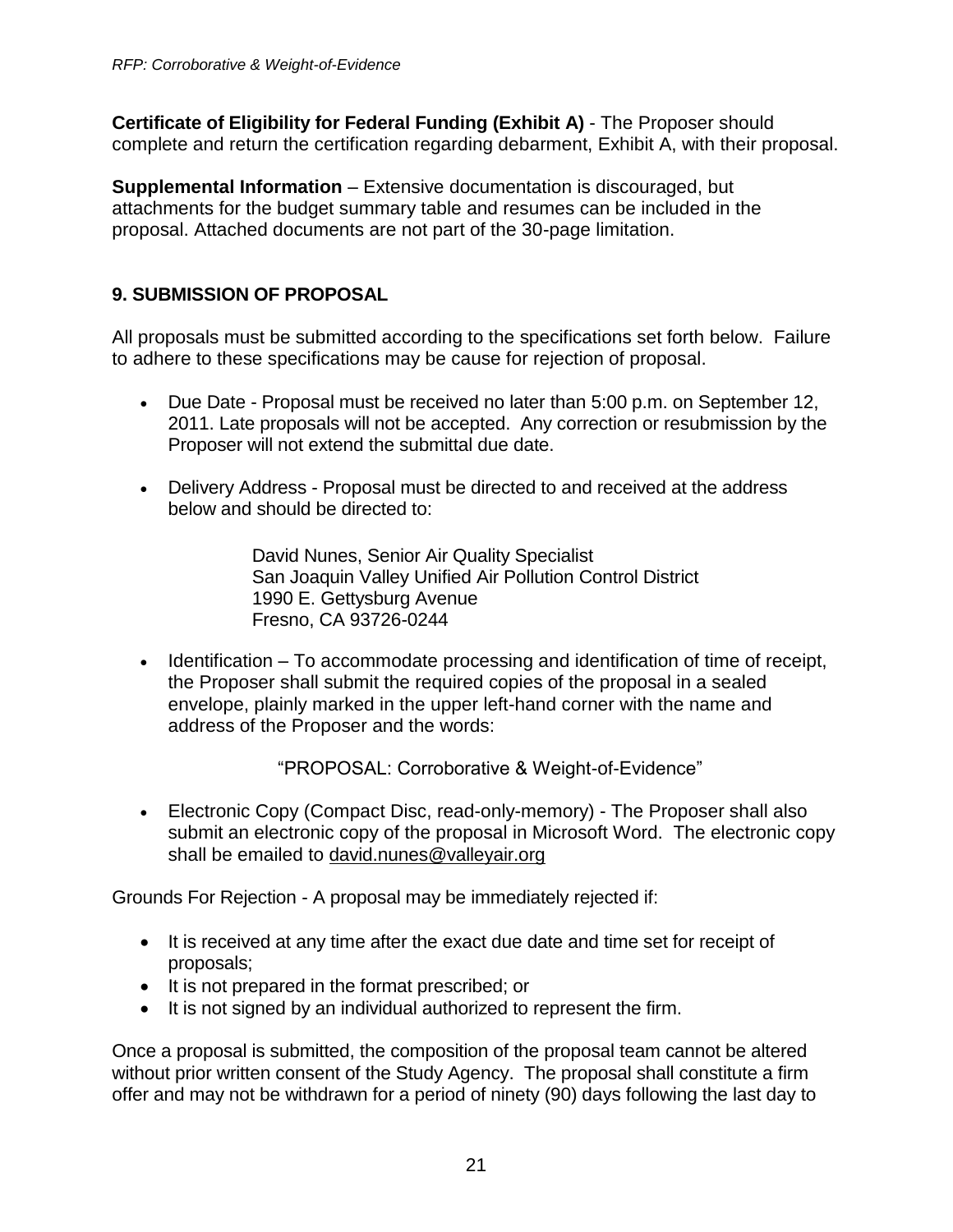accept proposals. Proposals become the property of the Study Agency. The Study Agency reserves the right to reject all proposals and make no award.

#### <span id="page-21-1"></span><span id="page-21-0"></span>**10. PROCESS**

#### *10.1. Addenda and Supplements to the RFP*

The Study Agency may modify the RFP and/or issue supplementary information or guidelines relating to the RFP during the proposal preparation period. In the event that it becomes necessary to revise any part of this RFP, or if additional information is necessary to enable adequate interpretation of the provisions of this RFP, or if it is necessary to extend the deadline for Proposals, a supplement to the RFP will be released and distributed in the same manner as the release of the RFP.

#### *10.2. Evaluation Criteria for Qualification for Respondents*

<span id="page-21-2"></span>The Study Agency will evaluate all Proposals received by the deadline to determine responsiveness to the RFP, ensure the requirements for this project will be satisfied, and will then commend a contractor for approval by the Policy Committee. Failure to adhere to specifications in this RFP may be cause for rejection of the Proposal. The Technical Committee, Policy Committee, Study Agency, and participating air districts retain the right to reject all Proposals received and conduct direct negotiations with a selected Proposer if all Proposals are considered to be substantially nonresponsive to key issues.

Proposals will be rated on the following key factors:

- 1. A demonstration of the Proposer's qualifications and ability to perform the services requested in the RFP. Proposals should include a brief statement of qualifications of the proposed participants and a description of the duties they will perform, including specific discussions of (a) previous working relationships with government agencies, and (b) recent project experience. Extensive corporate experience is not as important as the qualifications of the principals who will be dedicated to the project. Greater detail may be incorporated by reference to a corporate website (preferred) or as a standard package.
- 2. Potential effectiveness of the proposed method(s) to meet the goals of the RFP; thoroughness and appropriateness of the proposed work program; and innovation in approach to work tasks.
- 3. Timeliness of the proposed schedule for the completion of tasks.
- 4. Efficiency and total cost of the Proposal.
- 5. Clarity and thoroughness of the Proposal; presentation, including good organization, formatting, and minimal grammatical errors.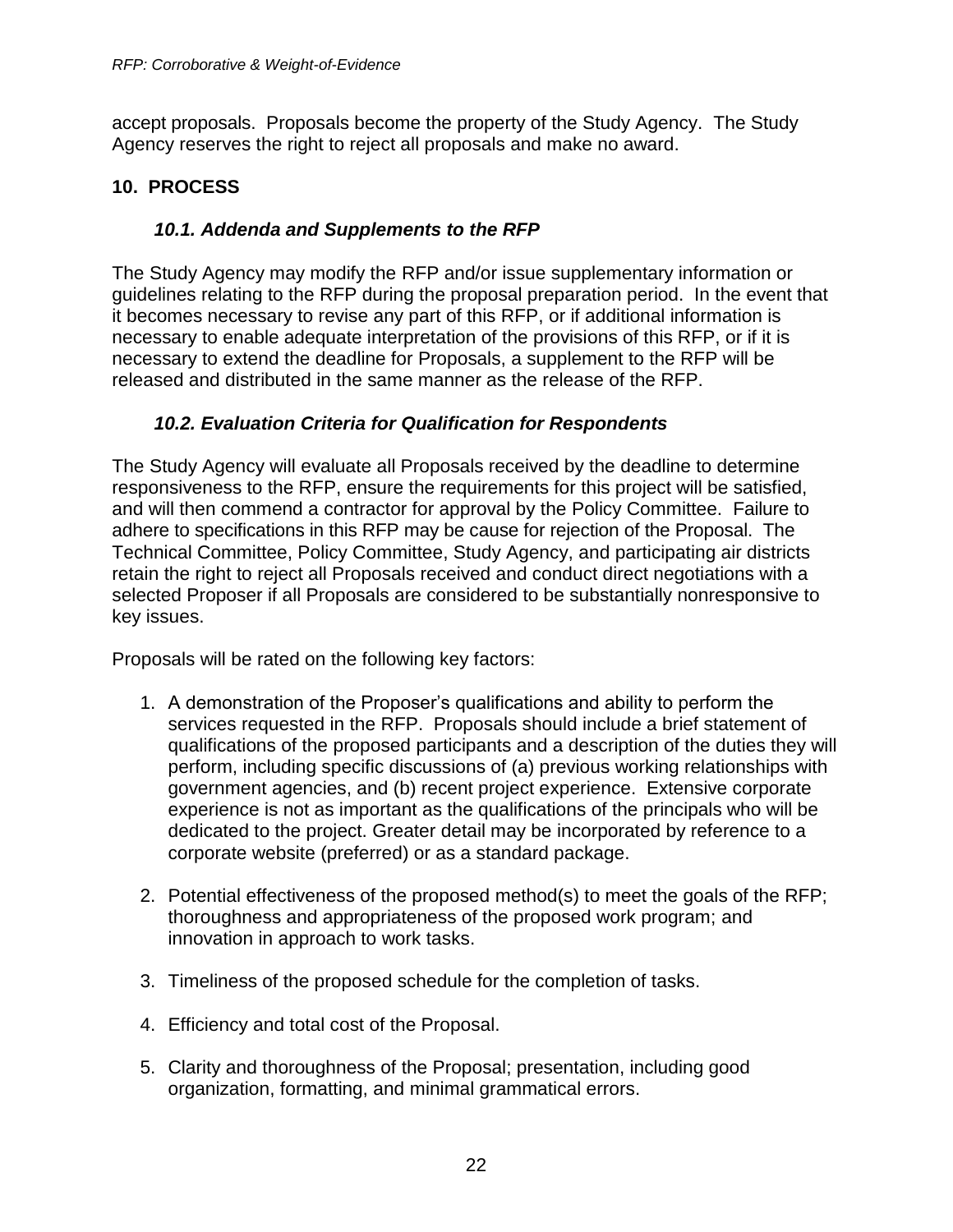During the selection process, the Study Agency may interview Proposers with scores above a natural break, for clarification purposes only. No new material will be permitted at this time.

A contract will be awarded to the Proposer with the best acceptable Proposal based on cost effectiveness and the criteria described in this section. The selection of contractor, final project budget and award of contract are subject to approval by the Policy Committee and the San Joaquin Valleywide Air Pollution Study Agency Governing Board. The Study Agency may choose to reject all Proposals. All Proposers will be notified of the selection process results by letter.

#### *10.3. Contract Negotiation and Approval*

<span id="page-22-0"></span>Contract negotiation will be conducted after approval of contractor selection by the Policy Committee. All agreements must be approved and executed by the Study Agency. Standard contract language is available for advance review by request to the Program Manager.

#### <span id="page-22-1"></span>**11. INSURANCE**

The contractor shall provide insurance in coverage and amount acceptable to the Study Agency. The Study Agency will require that any contractor prior to endorsement of a contract meet the following insurance requirements for this project.

Without limiting Study Agency's right to obtain indemnification from contractor or any third parties, the contractor, at its sole expense, shall maintain in full force and effect throughout the term of this Agreement the following insurance policy(s):

- 1. Liability insurance for bodily injury, including automobile liability, with limits of coverage of not less than Five Hundred Thousand Dollars (\$500,000) each person and One Million Dollars (\$1,000,000) each occurrence; and
- 2. Liability insurance for property damage with limits of coverage not less than Fifty Thousand Dollars (\$50,000) each occurrence; and
- 3. Workers compensation insurance in accordance with the California Labor Code; and
- 4. Commercial general liability insurance with minimum limits of coverage of not less than One Million Dollars (\$1,000,000) per occurrence.

The foregoing insurance policy(s) shall not be canceled, reduced, or changed without a minimum of thirty (30) calendar days advance, written notice given to Study Agency.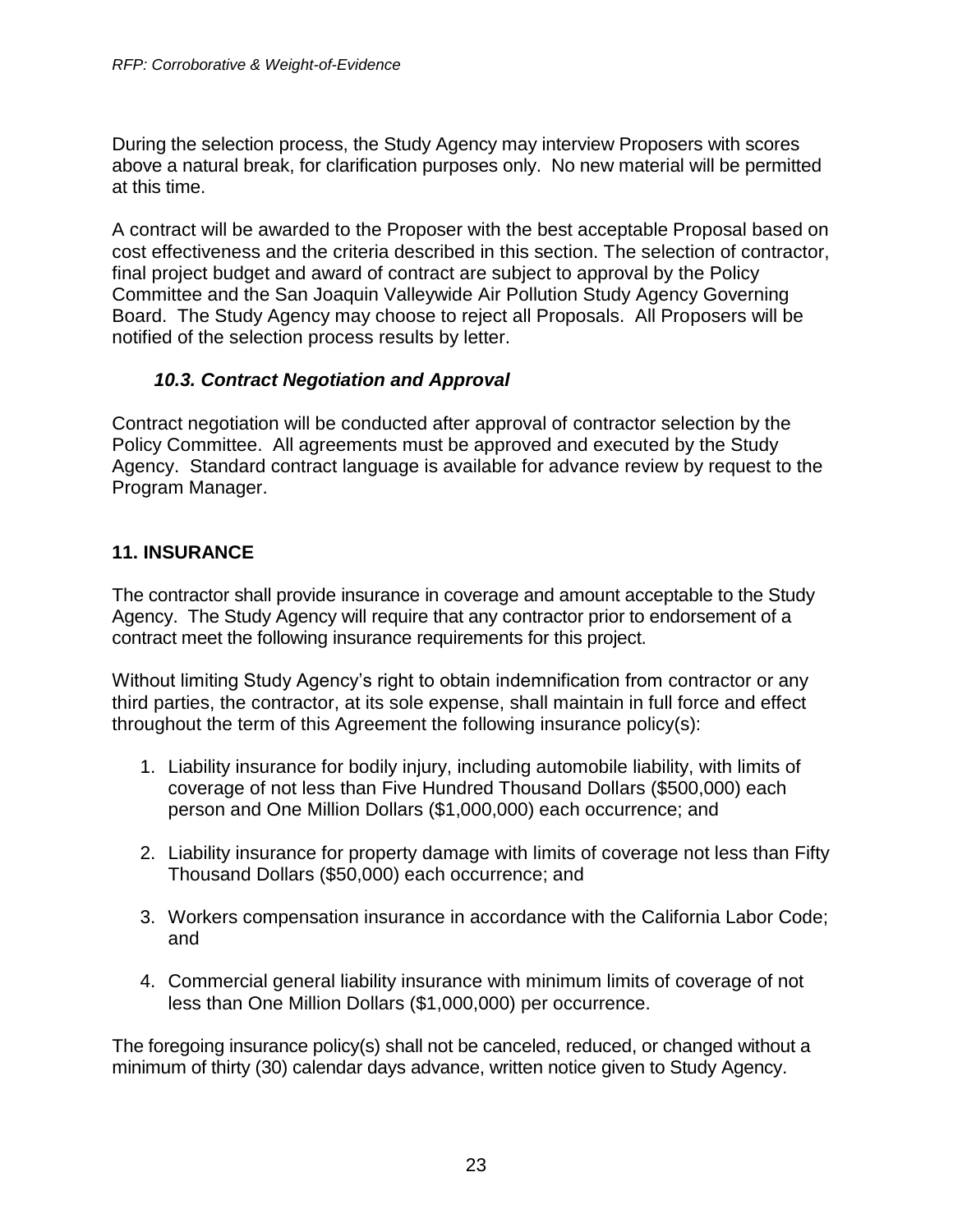Prior to performing its obligations under this Agreement, the contractor shall provide the Study Agency with a certificate of insurance from an insurer acceptable to Study Agency as evidence of complying with the insurance requirements described above.

## <span id="page-23-0"></span>**12. DATA OWNERSHIP AND PUBLICATION**

The Study Agency shall have the right, at reasonable times during the project, to inspect and reproduce any data received, collected, produced, or developed by the contractor. No reports, professional papers, information, inventions, improvements, discoveries, or data obtained, prepared, assembled, or developed by contractor shall be released or made available (except to the Study Agency) without prior, express written approval from the Study Agency Project Manager. At the completion of the project, the contractor shall provide the Study Agency all data developed through conduct of the project that is in its possession. All data which is received, collected, produced, or developed from conduct of the project shall become the exclusive property of the Study Agency; however, the contractor shall be allowed to retain a copy of any nonconfidential data received, collected, produced, or developed by the contractor. Should the contractor subsequently include data collected in this project for other evaluations and publications, the Study Agency would appreciate a notification of publication and/or a copy of the article or manuscript published.

## <span id="page-23-1"></span>**13. CONFIDENTIAL INFORMATION**

All responsible proposals received by the Study Agency are public records available for review by the public after the selection process is completed. Proposals containing information the Proposer identifies as confidential or proprietary will be rejected as nonresponsive.

## <span id="page-23-2"></span>**14. REFERENCES**

Blanchard, C. L. (2000) Ozone process insights from field experiments - Part III: extent of reaction and ozone formation. *Atmospheric Environment*, *34*, 2035-2043

Fujita, E. M., Snorradottir, T., and Campbell, D. E. (2005). *Advanced Data Analysis for the Central California Ozone Study* (Contract No. 01-03). Retrieved from California Air Resources Board website: [http://www.arb.ca.gov/airways/ccos/docs/01-](http://www.arb.ca.gov/airways/ccos/docs/01-3CCOS_DRI_Advanced%20Data%20Analysis.pdf) [3CCOS\\_DRI\\_Advanced%20Data%20Analysis.pdf](http://www.arb.ca.gov/airways/ccos/docs/01-3CCOS_DRI_Advanced%20Data%20Analysis.pdf)

Hidy, G. M. (2000) Ozone process insights from field experiments - part I: overview. *Atmospheric Environment, 34*, 2001-2022

Kleinman, L. I. (2000) Ozone process insights from field experiments - part II: Observation-based analysis for ozone production. *Atmospheric Environment*, *34*, 2023- 2033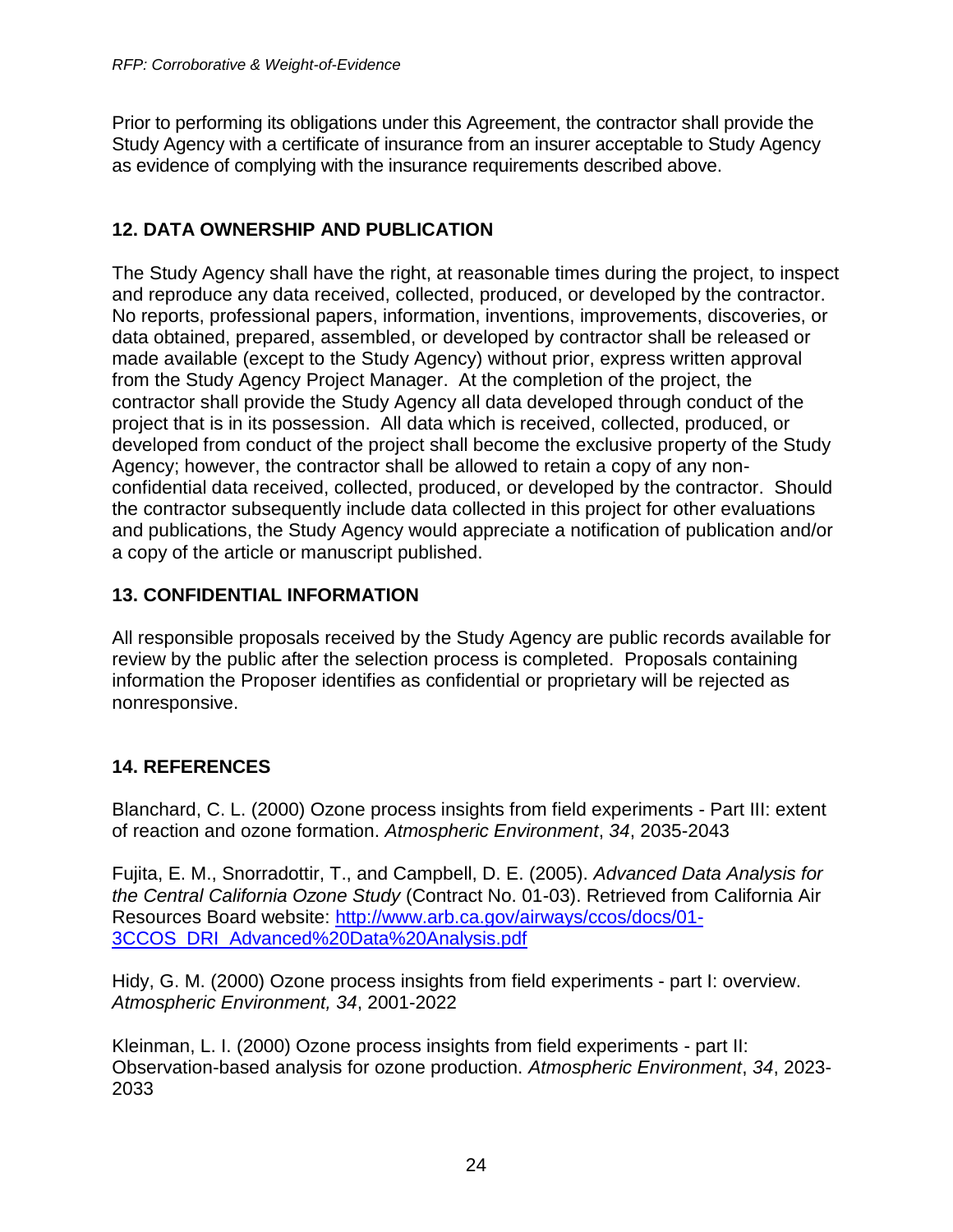Liang, J., Jackson, B., and Kaduwela, A. (2006) Evaluation of the ability of indicator species ratios to determine the sensitivity of ozone to reductions in emissions of volatile organic compounds and oxides of nitrogen in northern California*. Atmospheric Environment*, *40*, 5156-5166

Sillman, S., and He, D. (2002) Some theoretical results concerning O3-NOx-VOC chemistry and NOx-VOC indicators. *J. Geophysical Research*, *107*(D22), 4659

Trainer, M., Parrish, D. D., Goldan, P. D., Roberts, J., and Fehsenfeld, F. C. (2000). Review of observation-based analysis of the regional factors influencing ozone concentrations. *Atmospheric Environment*, *34*, 2045-2061

U.S. EPA (2007) *Guidance on the Use of Models and Other Analyses for Demonstrating Attainment of Air Quality Goals for Ozone, PM2.5, and Regional Haze.* EPA -454/B-07- 002, April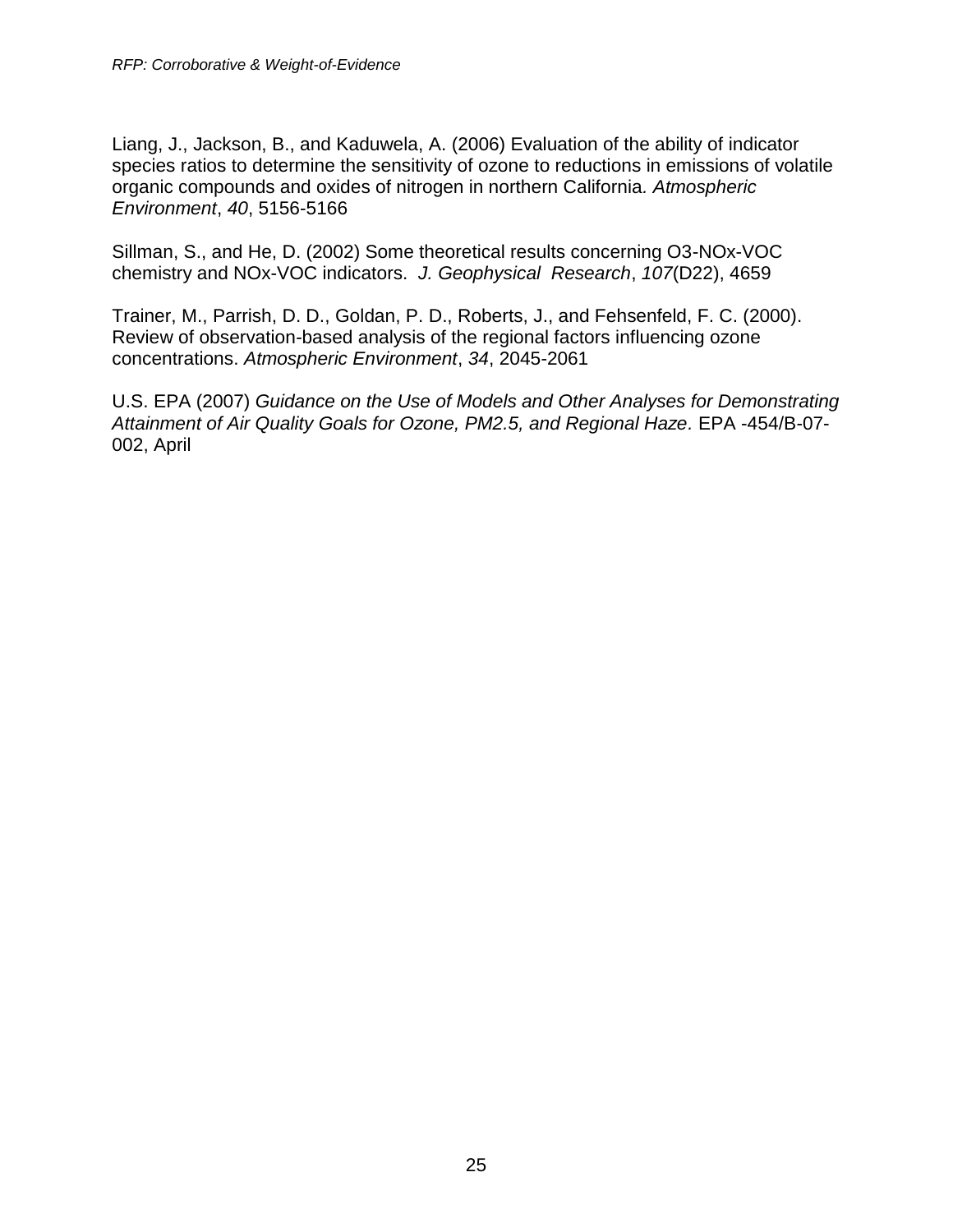## **ATTACHMENT A**

#### <span id="page-25-0"></span>Certification Regarding Debarment, Suspension, Ineligibility and Voluntary Exclusion Lower Tier Covered Transactions

This certification is required by the regulations implementing Executive Order 12549, Debarment and Suspension, 29 CFR Part 98 Section 98.510, Participants' responsibilities. The regulations were published as Part VII of the May 26, 1988, Federal Register (pages 19160-19211).

(1) The prospective recipient of Federal assistance funds certifies that neither it nor its principals are presently debarred, suspended, proposed for debarment, declared ineligible, or voluntarily excluded from participation in this transaction by any Federal department or agency.

(2) Where the prospective recipient of Federal assistance funds is unable to certify to any of the statements in this certification, such prospective participant shall attach an explanation to this proposal.

Name and Title of Authorized Representative

Signature **Example 20** and the set of the set of the Date of the set of the set of the set of the set of the set of the set of the set of the set of the set of the set of the set of the set of the set of the set of the set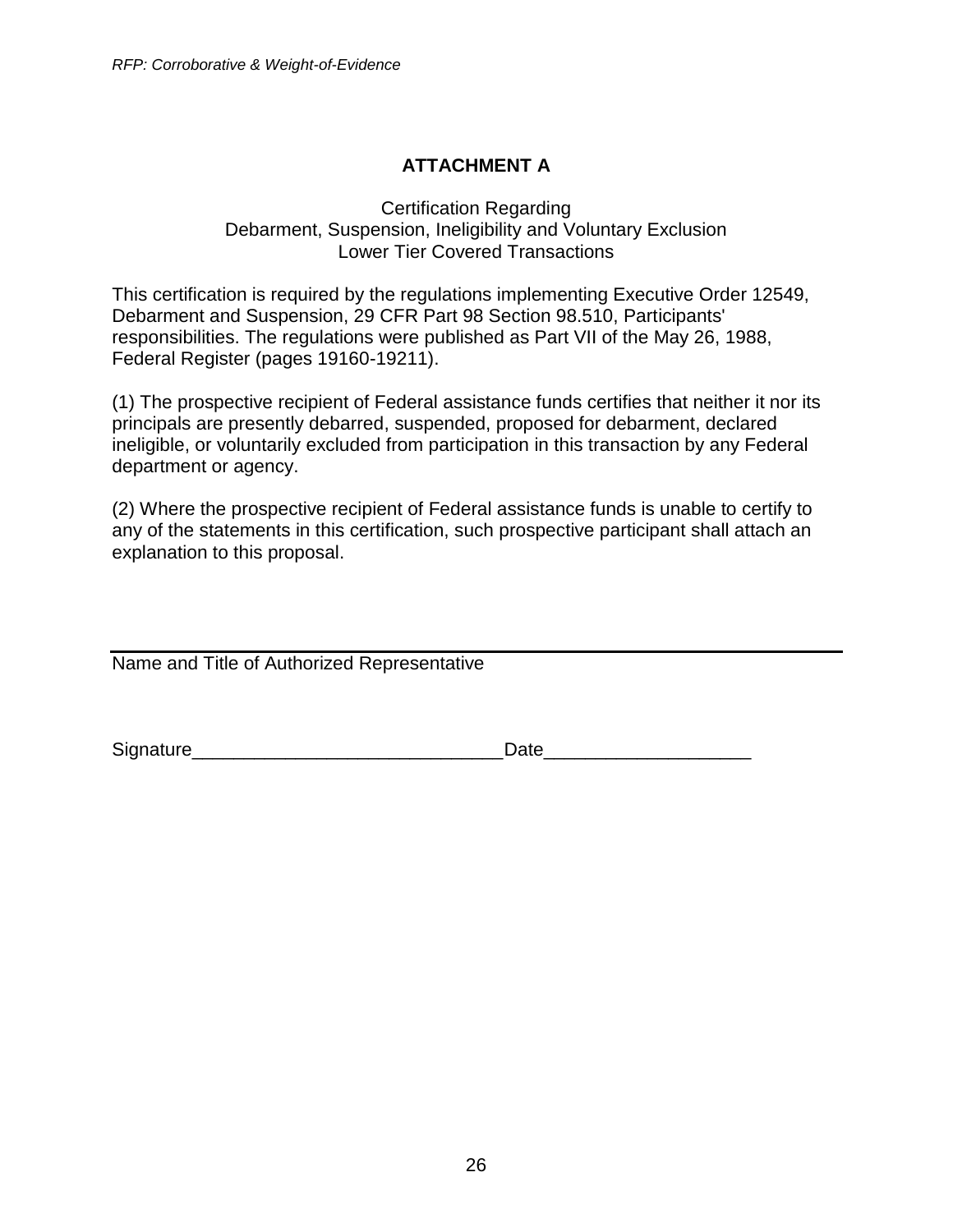## **ATTACHMENT B**

## Proposal Budget Summary

<span id="page-26-0"></span>

| <b>Direct Costs:</b>                                         |    |
|--------------------------------------------------------------|----|
| Labor: Employee Salaries and Benefits<br>1.                  | \$ |
| 2.<br>Subcontractors                                         | \$ |
| 3.<br>Travel                                                 | \$ |
| <b>Materials and Supplies</b><br>4.                          | \$ |
| 5.<br>Miscellaneous (please specify)                         | \$ |
| <b>TOTAL DIRECT COST:</b>                                    | \$ |
|                                                              |    |
| <b>Indirect Costs:</b>                                       |    |
| Labor Overhead (as percentage of Labor Cost)<br>6.<br>% rate | \$ |
| 7.<br>Other Indirect Costs (please specify)                  | \$ |
| 8.<br>Fee or Profit (as percentage of Total Cost)<br>% rate  | \$ |
| <b>TOTAL INDIRECT COST:</b>                                  | \$ |
|                                                              |    |
| <b>TOTAL COST:</b>                                           | \$ |